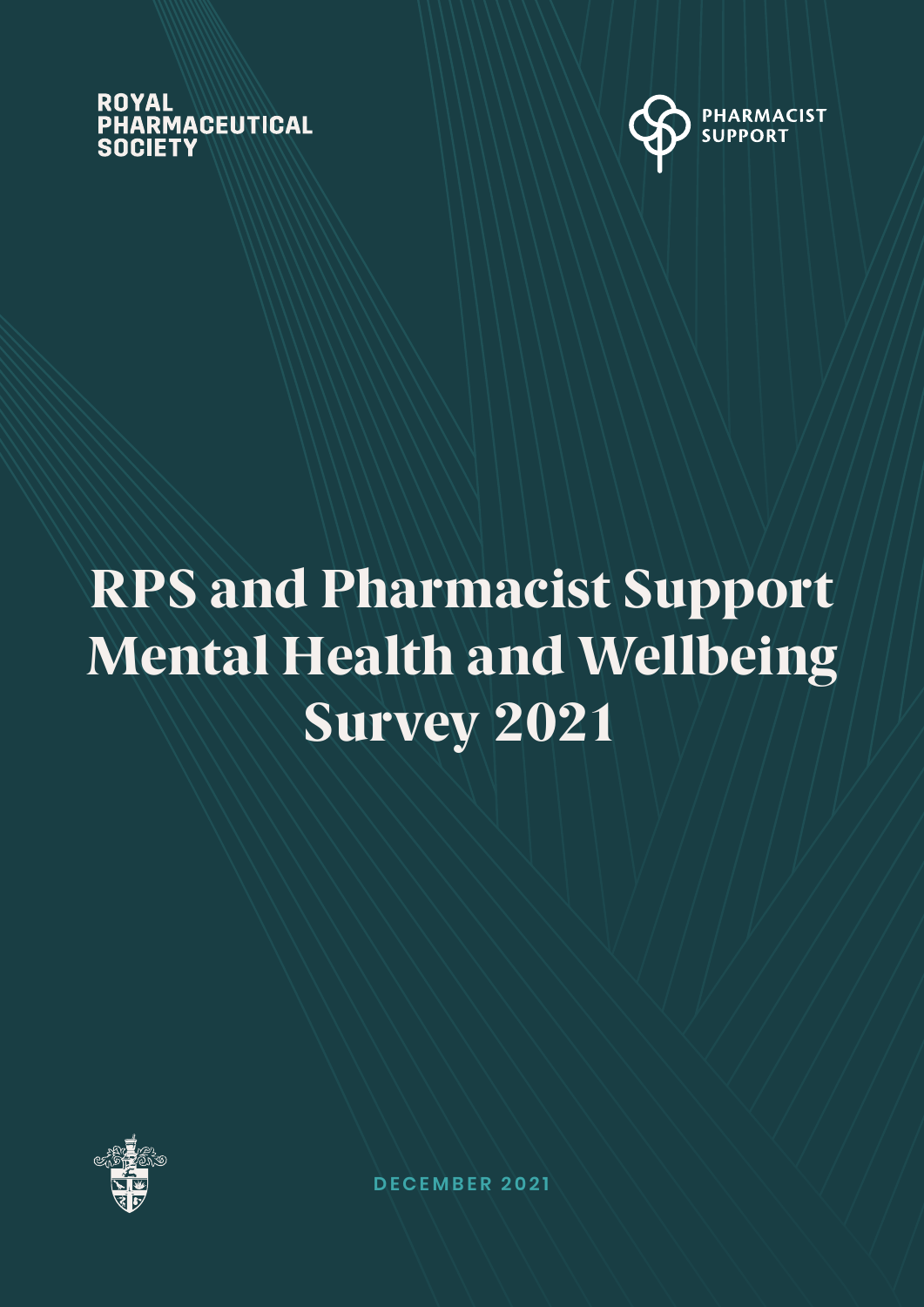### **Contents**

|    | <b>EXECUTIVE SUMMARY</b>                             | T              |
|----|------------------------------------------------------|----------------|
|    | <b>INTRODUCTION</b>                                  | 3              |
|    | Aim                                                  | 4              |
|    | Method                                               | 4              |
|    | <b>FINDINGS AND DISCUSSION</b>                       | $\overline{4}$ |
| 1. | <b>DEMOGRAPHICS</b>                                  | 5              |
| 2. | THE MENTAL HEALTH AND WELLBEING<br>OF RESPONDENTS    | 6              |
| 3. | OLDENBURG BURNOUT INVENTORY                          | 10             |
| 4. | <b>MENTAL HEALTH AND</b><br><b>WELLBEING SUPPORT</b> | 13             |
|    | CONCLUSION                                           | 15             |
|    | <b>REFERENCES</b>                                    | 16             |
|    | <b>APPENDIX 1: DATA TABLES</b>                       | 17             |
|    | <b>APPENDIX 2: SURVEY QUESTIONS</b>                  | 29             |
|    | <b>ACKNOWLEDGEMENTS</b>                              | 37             |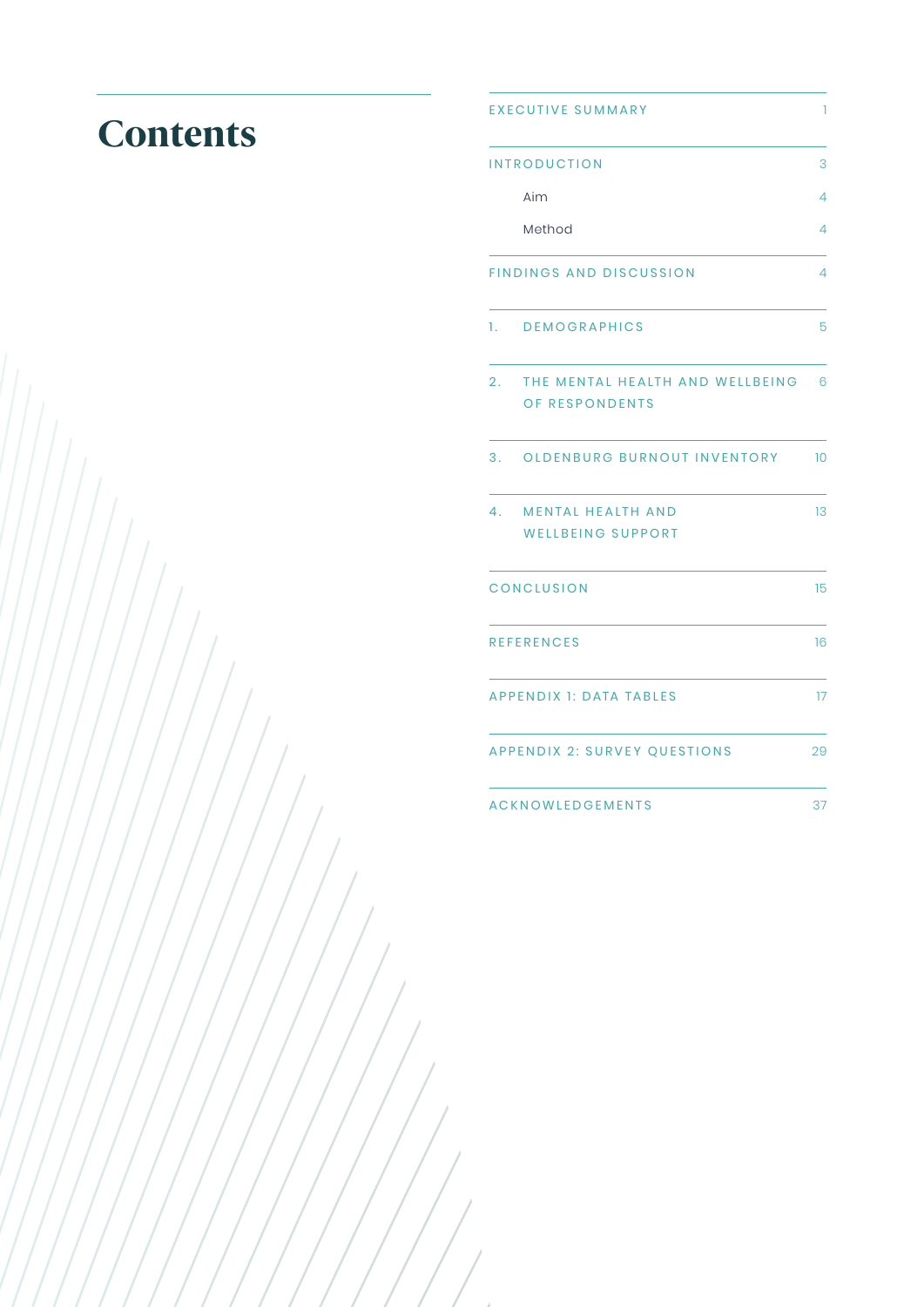### Executive summary

In 2019, we conducted our first mental health and wellbeing survey, in conjunction with the independent charity, Pharmacist Support. The main purpose of the survey was to gain a better understanding of the mental health and wellbeing of the pharmacy workforce, to inform our policy and the development of charity support.

The findings enabled us to develop a strategy to support pharmacists and their teams, and informed Pharmacist Support's wellbeing activities and ACTNow campaign. In 2021, to ensure we continue to meet the needs of the profession, we've conducted a third Mental Health and Wellbeing Survey, again in collaboration with Pharmacist Support.

#### **SUMMARY OF FINDINGS**

A total of 1014 responses were received. Of those currently working, 45% of the respondents worked in community pharmacy, 26% worked in hospital pharmacy and 11% worked in general practice. The survey had representation from England (75%), Scotland (16%) and Wales (8%).

**The findings suggest that a significant proportion of the workforce are continuing to report average, poor or very poor mental health and wellbeing.** 

- Over a third of respondents stated that their overall mental health and wellbeing had been average in the last year, while nearly four in ten stated that it was poor or very poor.
- Of those working in patient focussed roles, the mental health and wellbeing of those practising in general practice appeared to be better than those working in community or hospital pharmacy.
- Seven in ten respondents reported that their work had negatively impacted their mental health and wellbeing with reasons including workload, inadequate staffing, long hours and a lack of worklife balance, recognition, and public expectation.
- Two in five respondents said that their mental health sometimes affected their ability to carry out their work effectively or accurately.
- More than four in five respondents really enjoyed, enjoyed or enjoyed some aspects of their work.
- Over half of respondents had not taken any time off work for sick leave in the last year due to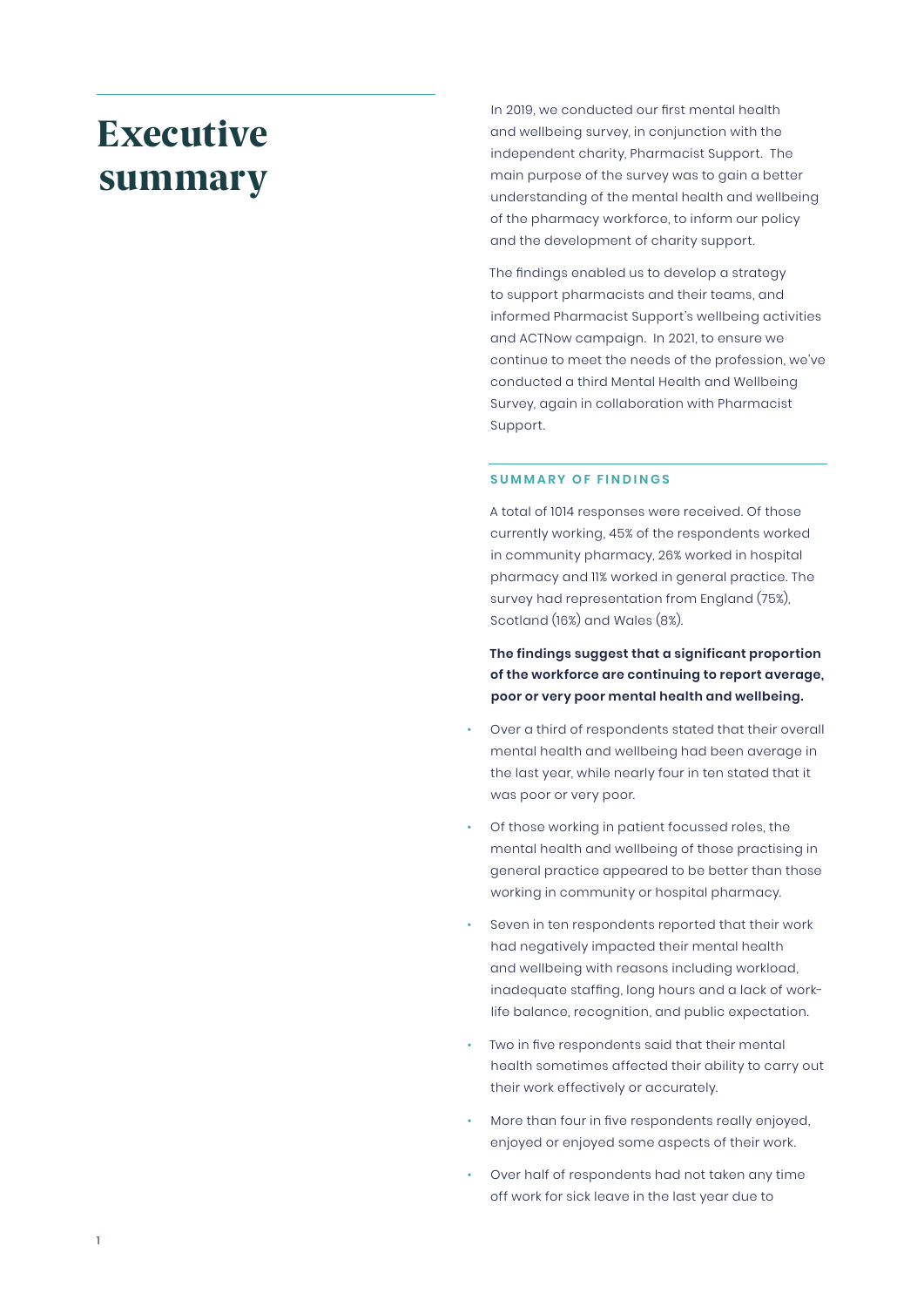the impact of work on their mental health and wellbeing, while two in ten had taken between a day to a month or more off work; three in ten of respondents had wanted to take time off but had not felt able to.

• A third of respondents had considered leaving their job in the last year, and another third had considered leaving the pharmacy profession; the risk of leaving the profession was highest for those working in community pharmacy.

**The risk of burnout among respondents continues to be high and is linked to inadequate staffing, long working hours and a lack of work-life balance, protected learning time, support and rest breaks.**

- Nearly nine in ten respondents were at high risk of burnout as measured by the Oldenburg Burnout Inventory, a standardised tool for measuring burnout in healthcare professionals (1).
- Almost three in five respondents were either offered but frequently unable to take a break or not offered a break during working hours.
- Two in five respondents were not given any protected learning time by their place of work (or study), a further two in five were not given sufficient protected learning time or only given time for mandatory organisational training. Only one in five reported receiving sufficient protected learning time.

**Many respondents were aware of the mental health and wellbeing support available but take up of services continues to be generally low. Barriers to accessing services were identified as a lack of time, concerns about confidentiality and the impact on respondent's career as well as respondents feeling they should be able to manage without seeking help.**

• Nearly four in five respondents were aware of employer or NHS-funded occupational services; however, only 14% of respondents had accessed these services, while a fifth were unaware of these services. Awareness of services was lower for those working in community. The main barriers to accessing services were a lack of time, concerns about confidentiality and the potential impact on career, and respondents feeling that should be able to manage without seeking help

comfortable accessing support from their employer, university or place of work/study.

• Two thirds of respondents had heard of Pharmacist Support, but only 15% felt they knew lots about them and the services offered.

The findings add to the existing literature on the increasingly poor mental health and wellbeing of healthcare professionals and provides detail on the experiences of the pharmacy workforce.

Issues continuing to affect the pharmacy workforce include heavy workloads, inadequate staffing, long working hours with few breaks, and a lack of work-life balance.

There appears to be a relationship between high risk of burnout and work enjoyment, sick leave, and the desire to leave the profession.

Awareness of support services for mental health and wellbeing is reasonably high but take up is low, with clear barriers identified for accessing services.

• Two thirds of all respondents would not feel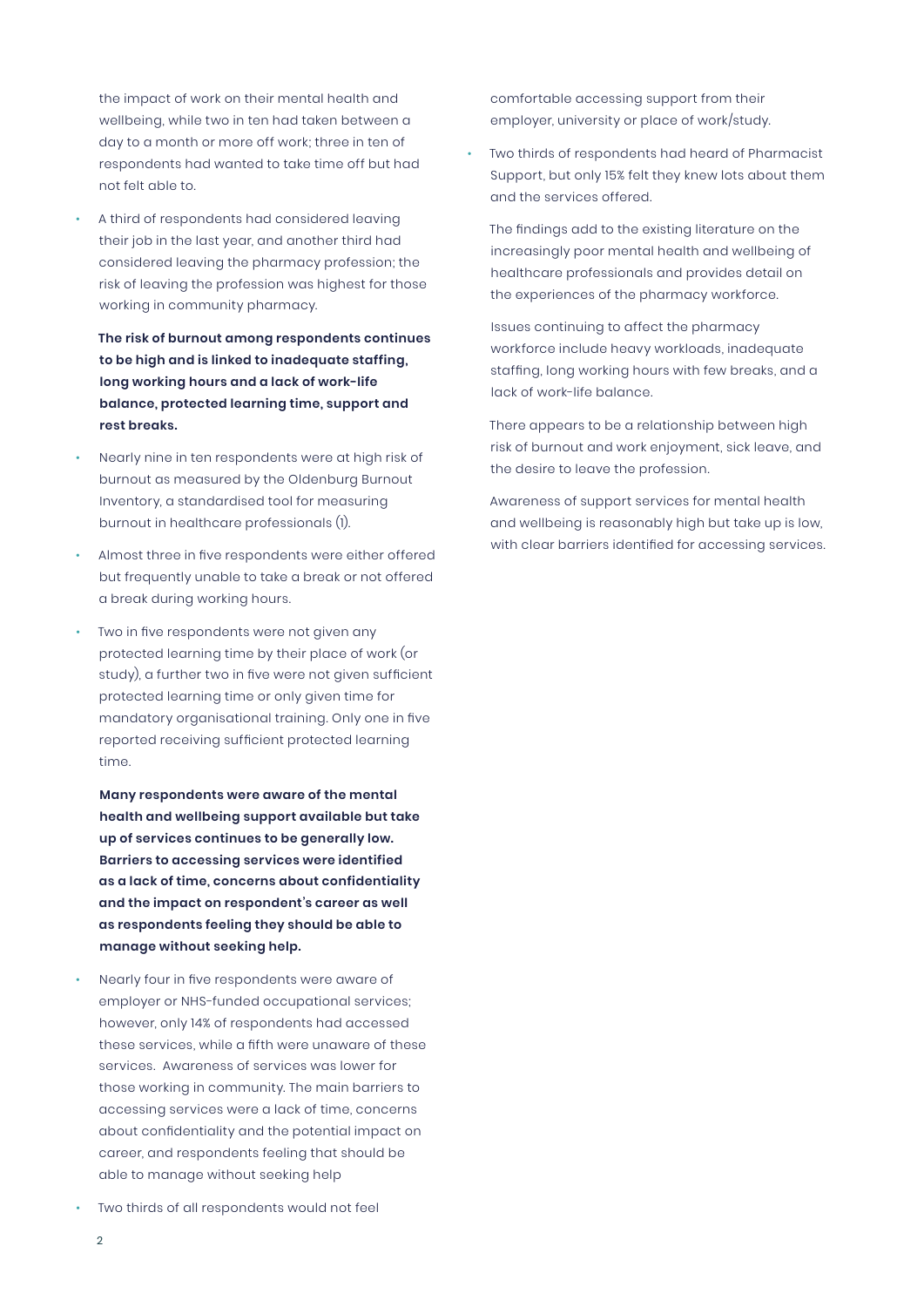### Introduction

The Royal Pharmaceutical Society (RPS) is the professional body for pharmacy across England, Scotland and Wales. We work to promote pharmacy in the media and government, lead the way in medicines information and support pharmacists in their education and development.

Since 2019, we have been working closely with the independent charity, Pharmacist Support, to better understand the mental health and wellbeing of the pharmacy workforce and the impact of the current workplace culture on pharmacy teams. Together, over the last three years, we have conducted an annual survey and developed a programme of work to support mental health and wellbeing in pharmacy, including the development of policy and support resources such as our [Wellbeing](https://www.rpharms.com/recognition/all-our-campaigns/workforce-wellbeing)  [Hub](https://www.rpharms.com/recognition/all-our-campaigns/workforce-wellbeing) as well as the [Wardley Wellbeing Service](https://pharmacistsupport.org/how-we-can-help/wellbeing-service/) and [ACTNow campaign](https://pharmacistsupport.org/news/the-actnow-wellbeing-campaign-is-back/) provided by Pharmacist Support. In 2021, through our workforce wellbeing campaign, we were able to secure access for all pharmacists and pharmacy teams to funded NHS provided mental health and wellbeing support across England, Scotland and Wales. We also launched our [Pledge for Inclusion](https://www.rpharms.com/pledge) and [Wellbeing](https://www.rpharms.com/Portals/0/RPS%20document%20library/Open%20access/Workforce%20Wellbeing/Workforce%20Wellbeing%20PDF%20-%20211007.pdf?ver=E6HeWiGNXOUnRWKioEBGSA%3D%3D)  [and a Workforce Wellbeing in the Workplace](https://www.rpharms.com/Portals/0/RPS%20document%20library/Open%20access/Workforce%20Wellbeing/Workforce%20Wellbeing%20PDF%20-%20211007.pdf?ver=E6HeWiGNXOUnRWKioEBGSA%3D%3D)  [Support Tool](https://www.rpharms.com/Portals/0/RPS%20document%20library/Open%20access/Workforce%20Wellbeing/Workforce%20Wellbeing%20PDF%20-%20211007.pdf?ver=E6HeWiGNXOUnRWKioEBGSA%3D%3D). Thanks to a grant from the Covid-19 Healthcare Support Appeal (CHSA), Pharmacist Support has been able to launch a new [counselling](https://pharmacistsupport.org/how-we-can-help/counselling-peer-support/)  [service](https://pharmacistsupport.org/how-we-can-help/counselling-peer-support/) and they have also introduced a new [wellbeing learning platform](https://pharmacistsupport.org/news/pharmacist-support-launches-new-wellbeing-learning-platform/).

In 2019, we found that 80% of our pharmacy workforce were at high risk of burnout, and this percentage increased to 89% in 2020. Our annual survey has identified some of the challenges that our workforce faces every day and has also highlighted how the COVID-19 pandemic has amplified pressures that were already inherent in the system.

A review published by the Community Pharmacy Workforce Development Group in 2021 highlighted that 'the ongoing pandemic has led to unprecedented demand and pressure on community pharmacy colleagues' and recognised that the sector need to evolve with the needs of patients and the NHS whilst balancing challenges of workforce recruitment and retention (2). Excessive workload and pressure, inflexible working hours and a lack of opportunities for career progression were highlighted as reasons for workforce challenges. A survey conducted by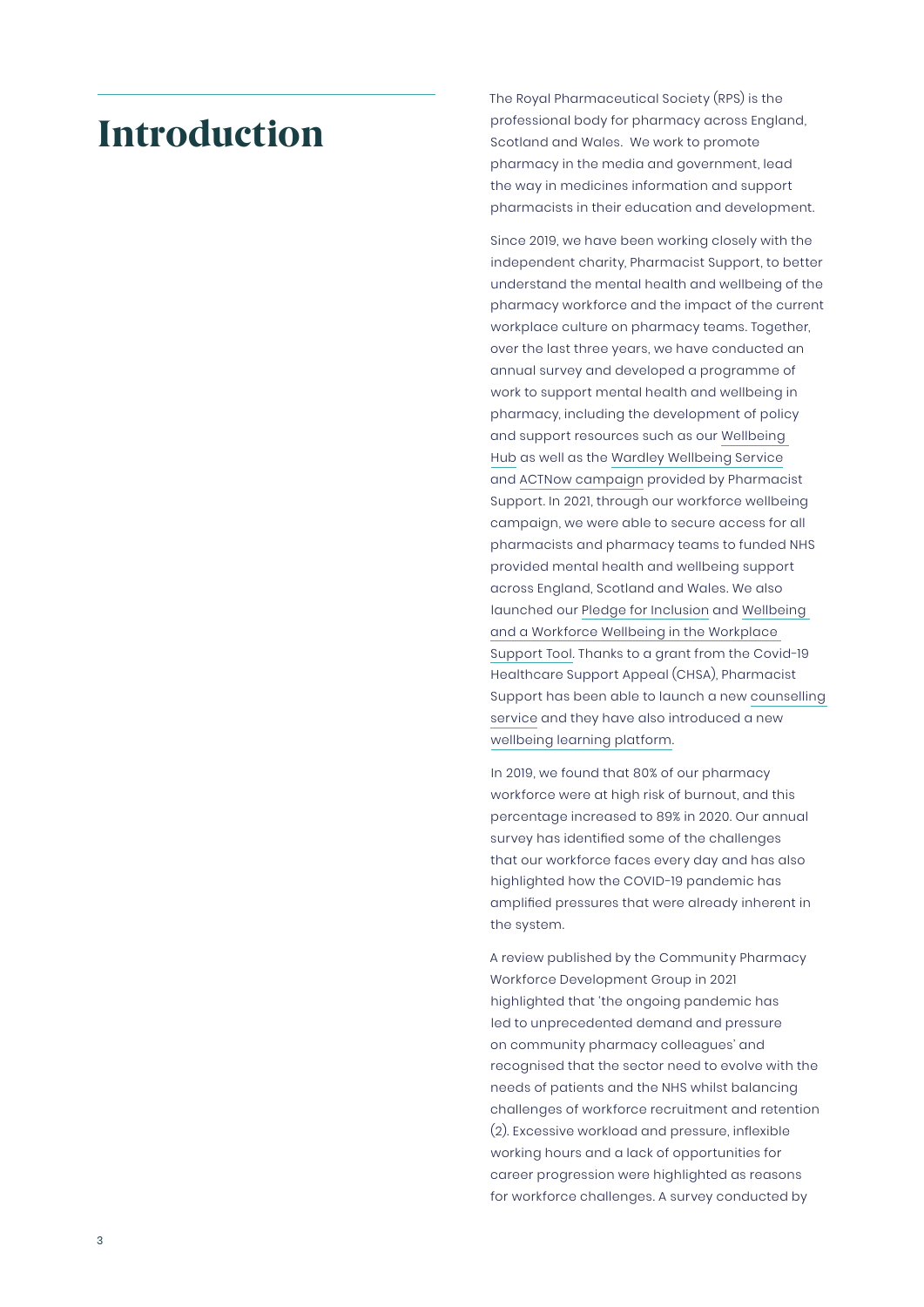the Pharmaceutical Journal found that a quarter of pharmacists report being very stressed at work with staff shortages and the demand for services making workload unsustainable (3). Similar issues have been identified in secondary care with high rates of burnout identified within the workforce (4, 5). Across other health professions, the importance of wellbeing to the quality of care and patient safety has been stressed in numerous reports (6-8). These reports stress the importance of organisations tackling the underlying causes of stress, ill health and wellbeing rather than solely focusing on their consequences.

The evidence shows that the pressures on the pharmacy workforce is continuing to have a negative impact on mental health and wellbeing with high workloads and staff shortages clearly affecting the workforce. The scale and impact of workforce burnout in the NHS and social care has been recognised by the Health and Social Care Committee and work is underway to address the mental and physical wellbeing of all staff (9).

In an effort to continue to advocate for pharmacy, and to ensure our mental health and wellbeing work is closely aligned to the current needs of the profession, we collaborated with Pharmacist Support, to conduct a follow up Mental Health and Wellbeing Survey in September/October 2021. We aim to ensure that workplace cultures are conducive to positive mental health and wellbeing.

The findings and recommendations are presented below.

• Continue to advocate for changes in the workplace that will support positive mental health and wellbeing.

#### **METHOD**

We engaged with members, partners, and expert advisory groups to develop and test the survey. This was then transferred into Microsoft Forms and included demographic questions, questions about the current mental health and wellbeing of respondents, support services and resources and as well as inclusion and diversity data. Where appropriate, responses from our 2019 and 2020 survey are included to provide a comparison.

The survey was launched on 23 September 2021 and closed on 18 October 2021. A link to the survey was emailed to RPS members and registered users, identified through our contacts' management system. Regular reminders were sent throughout the data collection period. The survey was also disseminated via our social media and stakeholder networks. A copy of the 2021 Workforce Wellbeing survey can be found in [Appendix 2.](#page-29-0)

The survey data was exported into Excel and analysed by descriptive statistics. The qualitative data was coded and thematically analysed. Burnout scores were calculated using the standardised method of the Oldenburg Burnout Inventory (1).

#### **AIM**

The purpose of this survey was to gather a better understanding of the mental health and wellbeing of pharmacists and pharmacy students and how the results compare to the surveys undertaken in previous years (2019 and 2020). Our findings will feed into the development and expansion of our workforce wellbeing programme and will also be used to:

- Understand the impact that work may be having on the mental health and wellbeing in pharmacy.
- Identify areas where change may be required to support mental health and wellbeing in the workplace.

#### **FINDINGS AND DISCUSSION**

*A total of 1014 responses were received to the survey. The results from each section of the survey are presented and discussed below.* 

*A full data set of results can be found in*  [Appendix 1: Data Tables](#page-18-0)*.*

*Some caution should be taken when interpreting our findings due to the small sample size vs the total pharmacist and pharmacy student population.*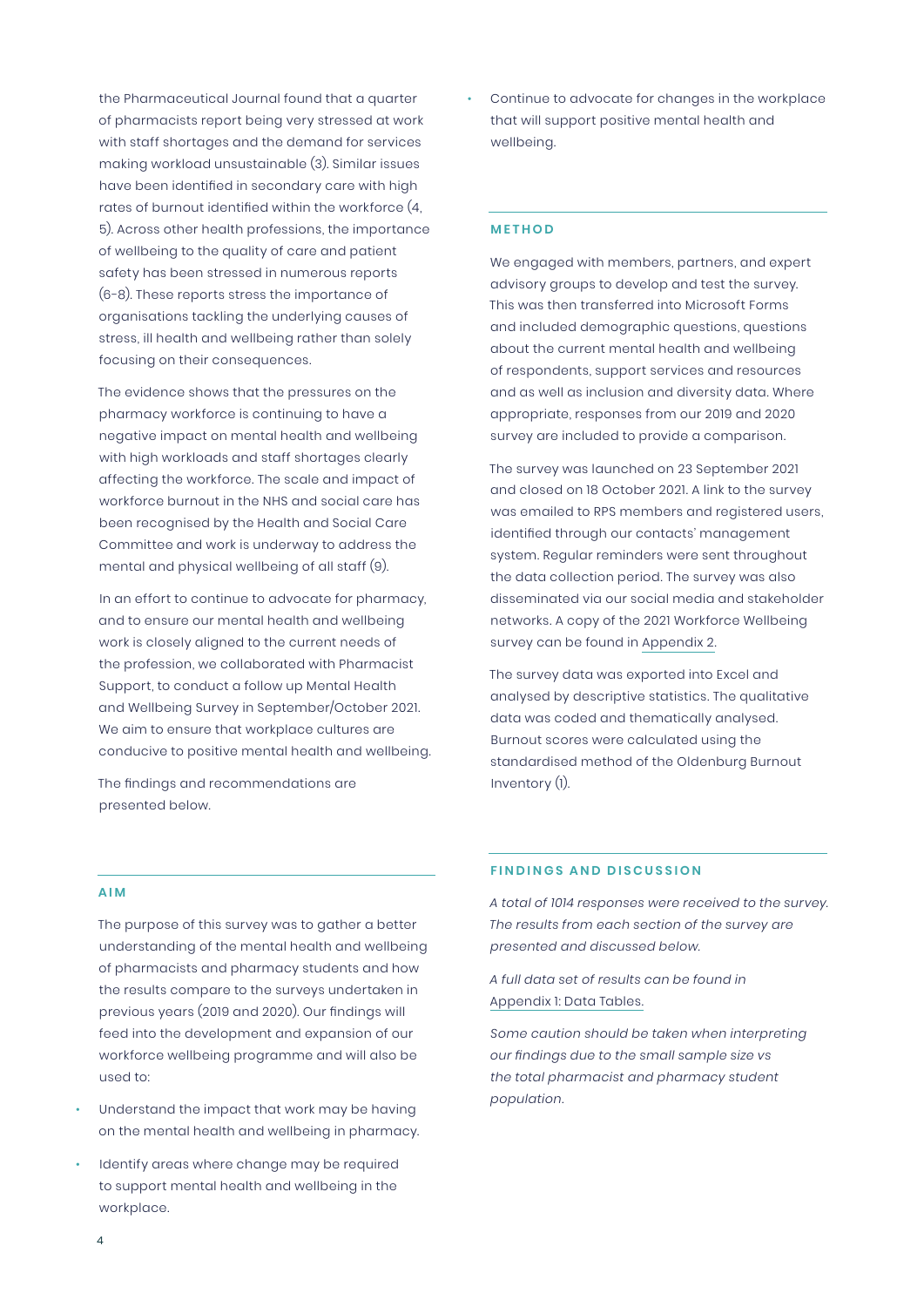## 1 Demographics

The main figures are summarised below.

- The majority of respondents (87%) were pharmacists, with between 11 and 39 years of practice experience (72%); 4% of respondents were provisionally registered pharmacists or foundation/ trainee/pre-reg pharmacists, with another 4% undergraduate students.
- 62% of respondents were employed full-time, whilst 33% were employed part-time. 11% of respondents were self-employed. 87% of those currently studying were studying full-time.
- 75% of respondents worked (or studied) in England, 16% in Scotland and 8% in Wales.
- Of those currently working, 45% practiced in the community and 26% in hospital settings. Other sectors represented included general practice (11%) and other primary care setting (5%), as well as academia or education bodies (4%).

The survey also included an optional inclusion and diversity section, which was completed by 96% of respondents. The main figures are summarised below:

- 73% of respondents were female (including trans women) and 24% male (including trans men), with the majority of respondents (98%) stating that their gender was the same as assigned at birth.
- 86% of respondents were between 25 and 64 years of age.
- 73% of respondents were white (of which 86% were English, Welsh or Scottish), 14% Asian or British Asian (of which 59% were Indian) and 4% black or black British (of which 93% were African).
- The majority of respondents (82%) were heterosexual, with 3% gay men/women.
- 53% of respondents were married and 31% were never married or registered a civil partnership.
- The majority of respondents (91%) did not consider themselves to have a disability.
- 46% of respondents were Christian and 31% stated they had no religion.

These demographics are similar to the 2020 survey conducted. However, in comparison to the General Pharmaceutical Council (GPhC) workforce survey (10) of registered pharmacy professionals from 2019, our sample appears to overrepresent those from white backgrounds, females, working part-time and those from Scotland and Wales.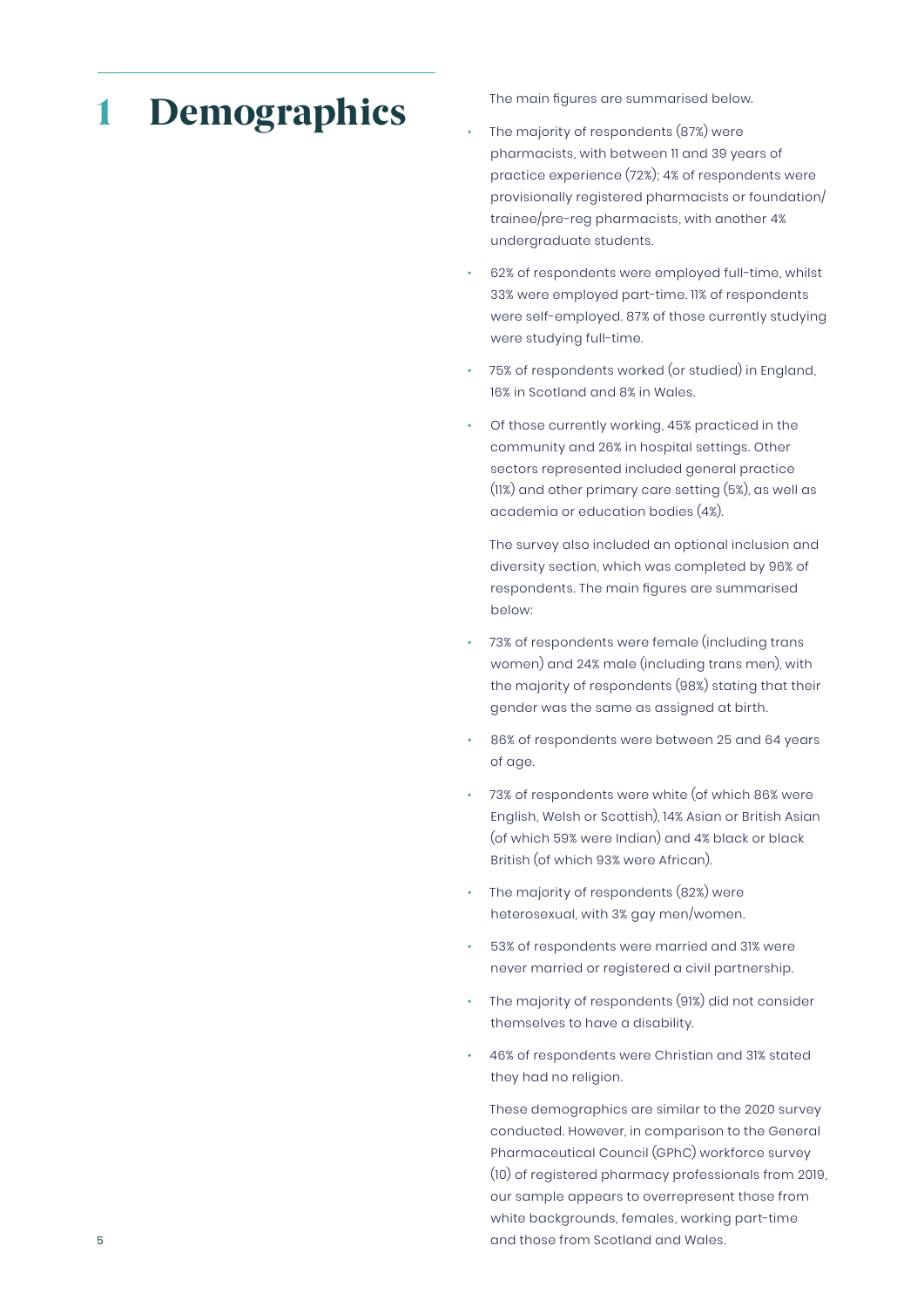### 2 The mental health and wellbeing of respondents

**The findings suggest that a significant proportion of the workforce are continuing to report average, poor or very poor mental health and wellbeing.** 

Respondents were asked questions on their overall mental health and wellbeing as well as the impact of their work on their mental health and wellbeing in the last year. Questions were also asked about work enjoyment and addiction or addictive behaviours.

36% of all respondents selected 'average' when asked to rate their overall mental health and wellbeing in the last year, whilst 29% selected 'poor' (see Figure 1). Compared to 2020, there has been an increase in the number of people reporting very good or good overall mental health and wellbeing (27% vs 17%), however a significant proportion are still reporting average, poor or very mental health and wellbeing.



#### **2 .1 Overall mental health and wellbeing**

Figure 1: The overall mental health and wellbeing of respondents in the last year on a scale from very good to poor.

There were differences in responses according to age group, with those who had been qualified for between 0 and 10 years reporting higher levels of 'very poor' (17%) and lower levels of 'good' (13%) overall mental health and wellbeing. 59% of those with 0-2 years of practice rated their overall mental health and wellbeing as 'poor' or 'very poor', however this was a small sample size. Those aged under 34 years reported double the level of very poor overall mental health and wellbeing. Evidence has shown that across the board there are higher levels of anxiety and stress amongst this age group (11). Further research needs to be done relating to the impact of this within the workplace.

Across the three main sectors, community, hospital, and GP, there were some differences. In those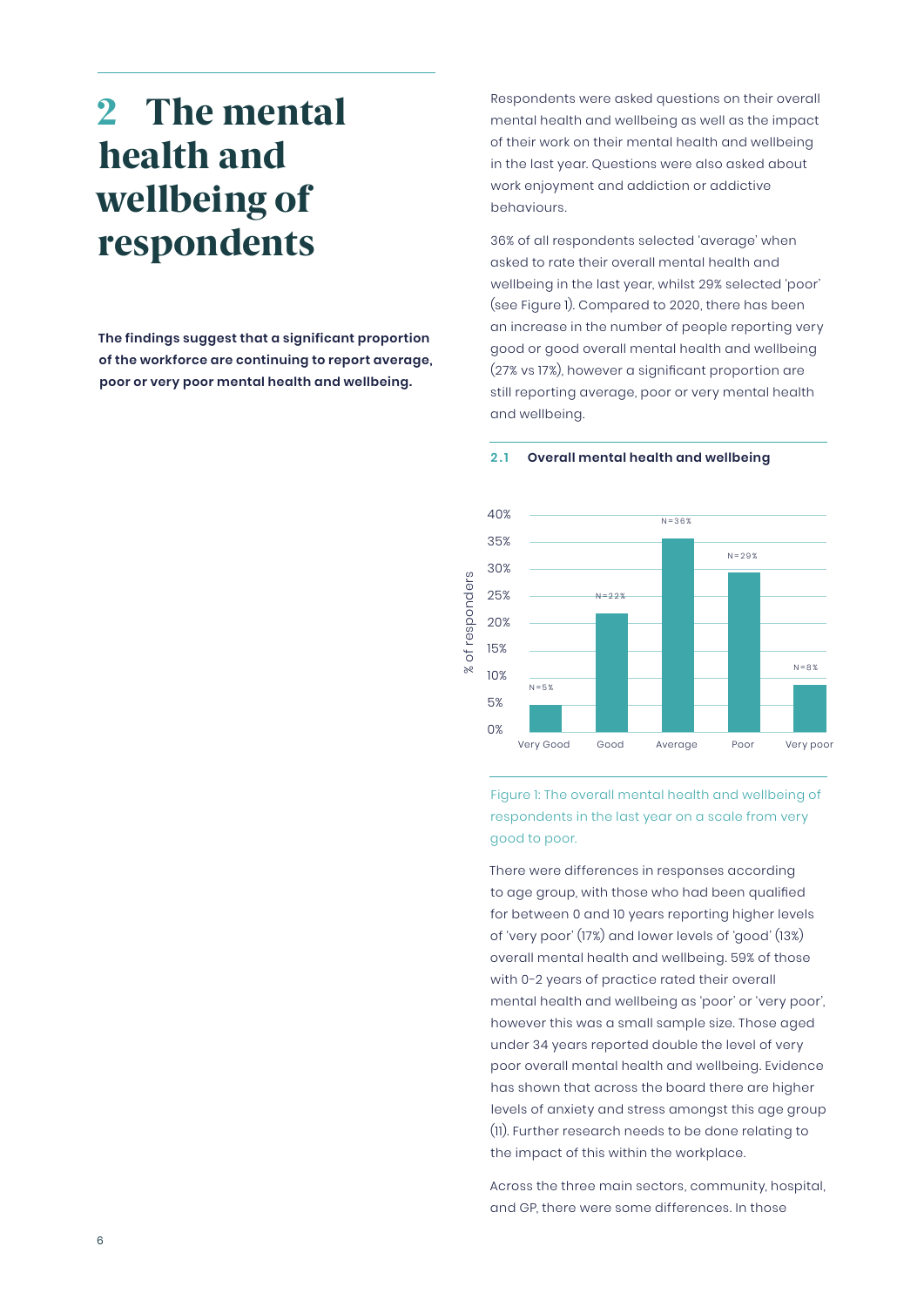working in only community pharmacy, 33% rated their overall mental health and wellbeing as 'poor'. Hospital pharmacists had a fewer number of respondents selecting 'very good' (2%) and a higher number selecting 'very poor' (10%). Amongst pharmacists in general practice, there were fewer pharmacists selecting 'average' (23%) and a higher number selecting 'good' (27%) and 'poor' (34%). This suggests that pharmacists in different sectors have very different experiences and within sectors there are also differences.

The pandemic is still a likely contributor to mental health and wellbeing to those working in healthcare and the NHS. A population mental health and wellbeing surveillance report conducted by Public Health England (12) found that almost half of adults had reported that their wellbeing had been affected by the COVID-19 pandemic.

#### **2 . 2 Impact of work on mental health and wellbeing**

Respondents were asked to quantify the extent to which their day-to-day work (or study) had an impact on their mental health in the last year. The findings show that 68% of respondents reported that their work had negatively impacted their mental health and wellbeing. This is in line with the figures from the 2020 survey. Over 700 comments were received relating to this question.

The key themes from the analysis of responses were that high workloads, low levels of staffing, long working hours, the expectations of patients and the public, lack of recognition, and the general working environment all heavily contributed to work or study having a negative impact on mental health and wellbeing.

'I have insomnia during the week worrying about my workload… I avoid taking annual leave because I know I won't be able to catch up with my work after returning from leave' **Hospital pharmacist, England** 

'Work stresses are sometimes difficult to leave at the door on the way out. It's just the way of things.' **General Practice pharmacist, England**

Totally had enough… I know I have done my job, I haven't let anyone down, I haven't let my patients down, but I just feel totally underappreciated... I have had a week off in 18 months and I feel burnt out. I can't tell you how absolutely relentless it has been. I feel broken'

**Community pharmacist, Wales**

'The stress of working without enough staff is terrible. The abuse and expectations of the customers is unmanageable.'

#### **Community pharmacist, Scotland**

41% of respondents stated that their mental health had sometimes affected their ability to carry out their work (or study) effectively or accurately. Although the data set was small, the data showed a higher proportion of pharmacists who had been qualified for between 0 and 5 years finding their mental health was affecting their ability to work effectively or accurately.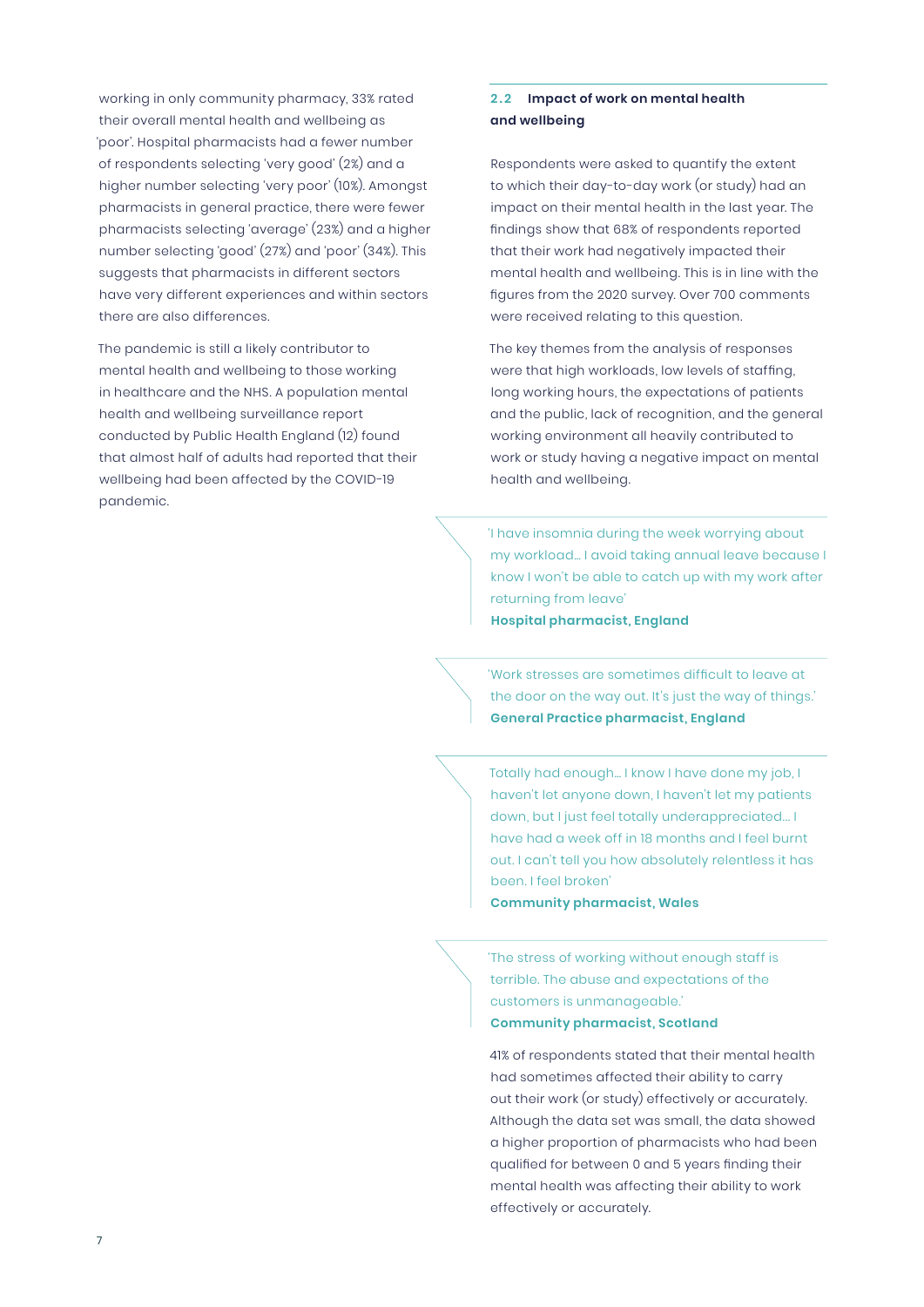#### **2 . 3 Enjoyment of work**

Respondents were asked to rate their enjoyment of work on a scale from 'I really enjoy my work' to 'I really don't enjoy my work'. For the 2021 survey, one category was altered from 'I am indifferent about my work' to 'I enjoy some aspects of my work'. Over 50% of respondents said that they enjoyed some aspects of their work, with 84% either really enjoying, enjoying or enjoying some aspects of their work (see Figure 2).

#### MEASURE OF WORK ENJOYMENT



Figure 2: Rating of work enjoyment on a 5-point scale best reflecting the respondents on a day-today basis.

When this data was analysed by sector, hospital pharmacists were in line with the figures above. However, more community pharmacists stated that they did not enjoy their work (12%) than the average. However, a greater number of pharmacists in general practice stated that they enjoyed (33%) or really enjoyed (13%) their work, indicating this role appears to be giving greater job satisfaction.

Newly qualified pharmacists had a lower measure of work enjoyment than those who had been qualified longer, with only 9% of those who had been qualified for 0-2 years enjoying their work, and 12% of those 3-5 years qualified.

#### **2 . 4 Time off work (sick leave)**

The majority of respondents (54%) had not taken any time off work for sick leave in the last year. Nearly a fifth (18%) of respondents had taken between a day and a month or more off work in the last year and 28% had wanted to but not felt able. There is a growing body of evidence to support a correlation between higher sickness absence rates and poorer wellbeing (8, 13) as well as reduced productivity in those who are at work but unwell, which can cost businesses twice as much as sickness absence (14). Ignoring mental health and wellbeing risks not only the health of the workforce but also the wealth of a business and the economy.

A relationship could be seen between those who had taken time off work or who had wanted to take time off work and how they rated their overall health and wellbeing with at least 50% of respondents reporting poor or very poor overall mental health and wellbeing. In those who had taken a month or more in total off in the last year, 75% reported poor or very poor overall mental health and wellbeing.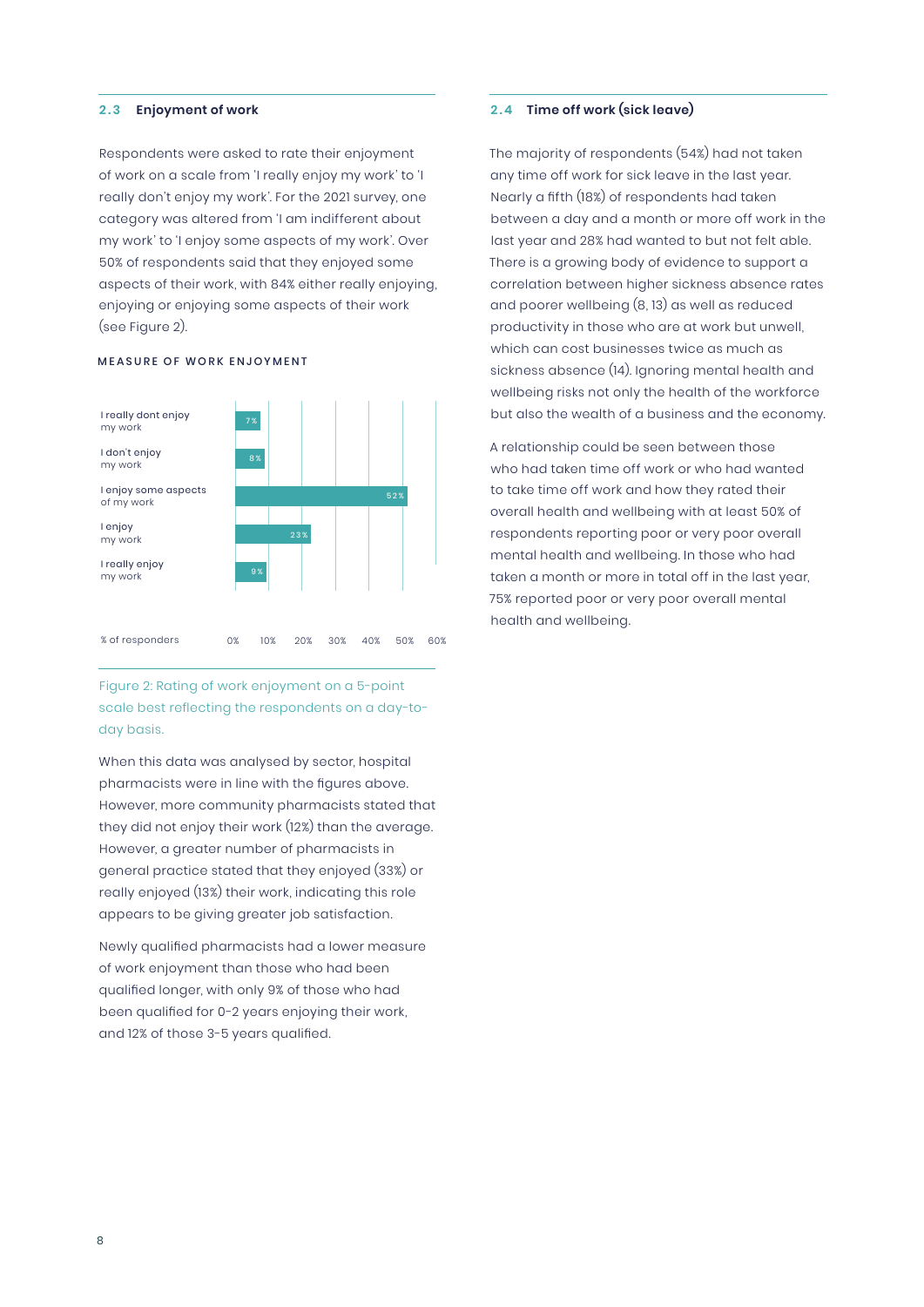#### **2 . 5 Respondents who have considered leaving their job or the profession**

Respondents were asked if at any point, the impact of their work or study on their mental health and wellbeing had caused them to consider leaving their job or the pharmacy profession. Reasons for considering leaving the role or profession were not explored in this survey.

33% of respondents had considered leaving their current role, 32% had considered leaving the pharmacy profession altogether and 31% had not considered it. This was in line with the figures from 2020. These figures appear to be higher than across healthcare, with the NHS Staff Survey 2020 showing that only 26.5% of NHS staff 'often thought about leaving their organisation'(15).

There were differences in responses based on the number of years respondents had been practising for and the sector they were practising in. Those who had been qualified for 5 years or less had a higher proportion (43%) of respondents who had considered leaving the pharmacy profession. Although the sample size for this group was small, this is of note and something that could have a significant impact on the profession going forward, especially with changes to the initial education and training of pharmacists underway (16). Those who worked in community pharmacy also had a higher proportion of respondents who had either considered leaving their role (37%) or the profession (39%). Those who did not fall under the categories of community, general practice or hospital pharmacy had similar numbers of respondents who had considered leaving their current role but a greater proportion who had not considered either leaving their job or the profession (45%).

#### **2 . 6 Addiction and addictive behaviours**

For 2021, respondents were asked if they had been concerned about addiction or addictive behaviours in the last year such as increased alcohol consumption, drug use or abuse, an unhealthy relationship with food, gambling, or any other addictive behaviour. The responses are presented below:

- 77% indicated they had not
- 3% indicated they had and had sought support
- 13% indicated they had but had not sought support

Nearly 80% of respondents who had sought support for addiction or addictive behaviours rated their overall mental health and wellbeing as poor or very poor in the last year.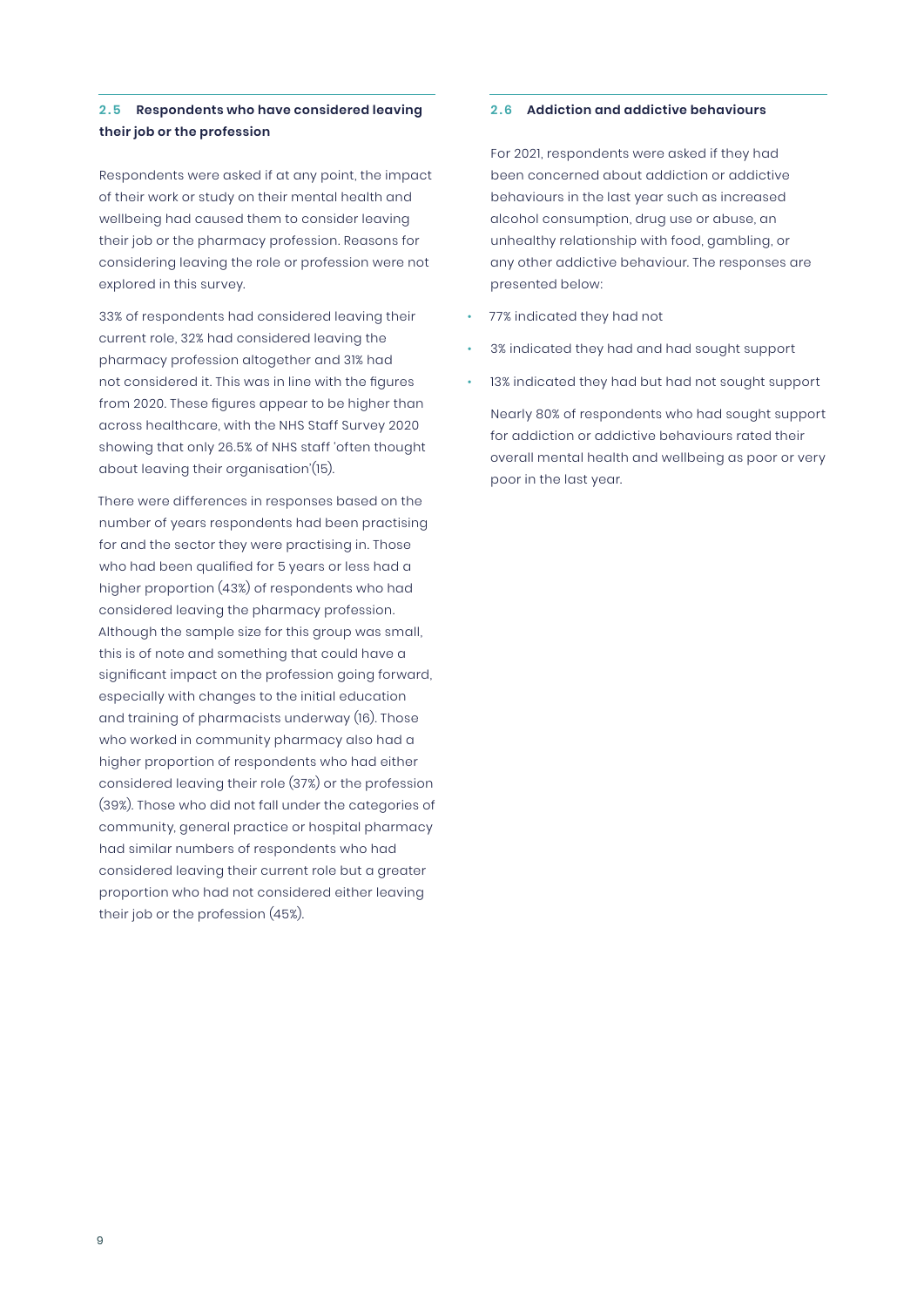### 3 Oldenburg Burnout Inventory

**Our findings suggest that a high percentage of the workforce remains at high risk of burnout and has not changed compared to 2020.**

Burnout is defined as a *'a syndrome conceptualized as resulting from chronic workplace stress that has not been successfully managed. It is characterized by three dimensions: feelings of energy depletion or exhaustion; increased mental distance from one's job, or feelings of negativism or cynicism related to one's job; and reduced professional efficacy* (17). In this survey, as in 2019 and 2020, burnout was measured using the Oldenburg Burnout Inventory, a standardised tool for measuring burnout in healthcare professionals (1). This is a 16-item questionnaire which measures burnout through two factors; emotional exhaustion and disengagement in relation to work. Respondents were asked to rate their level of agreement with 16 statements using a four-point scale from strongly agree to strongly disagree (see Appendix 2). Every item is scored, and item ratings averaged into a single index (1-4) where a higher score is indicative of increased burnout.

Risk of burnout varies by profession and a lack of consistency in the tools used to measure burnout creates challenges when trying to establish benchmarks. In this report, a score of equal to, or greater than, 2.25 for exhaustion and 2.1 for disengagement was used to identify respondents at 'high risk' of burnout based on their responses (18). However, burnout has been identified as a widespread reality in today's NHS, having negative consequences for the mental health of individual staff, impacting on their colleagues and the patients and service users they care for with NHS staff 50% more likely to experience high levels of work-related stress compared with the general population (9).

The 2021 findings suggest that 89% of all respondents were at high risk of burnout, scoring above the defined cut offs for exhaustion and disengagement, the same as 2020.

84% of respondents had a high risk of disengagement and 85% had a high risk of exhaustion. However, analysis did show that for most of the items contained in the Oldenburg Burnout Inventory a small decrease was seen in the average score for an item compared to 2020 (see figure 3). Whilst this was not enough to bring the overall scores to below a level considered a 'high risk' for burnout it was encouraging to see the figures going in this direction. The average value for exhaustion in 2021 was 2.85 compared to 2.92 in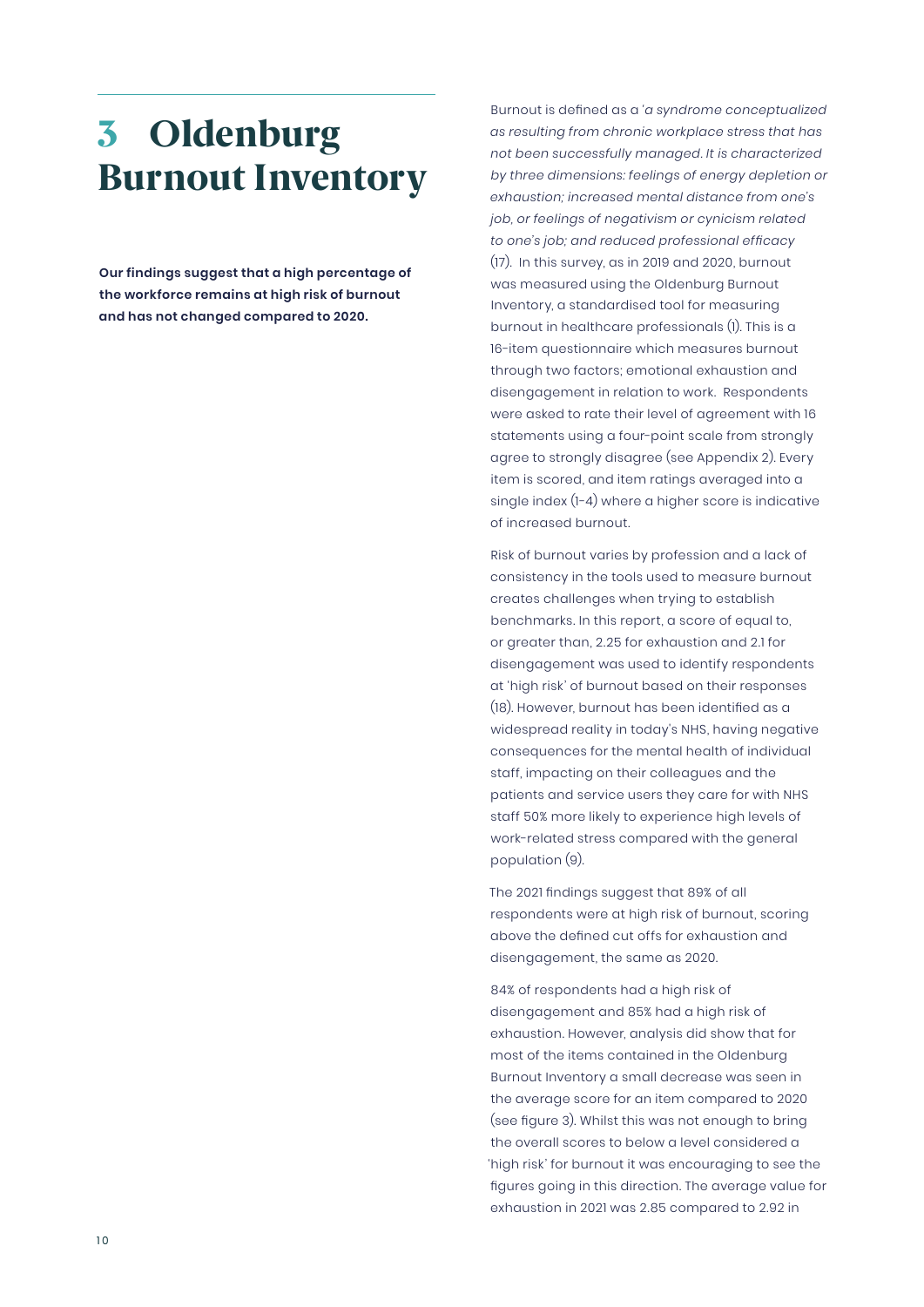2020 and for disengagement was 2.52 compared to 2.59. Whilst this figure is going in the right direction, there is still a long way to go, particularly in relation to exhaustion.

Further analysis was undertaken to explore whether there were any differences between different groups of respondents, for example, there was a higher risk of burnout amongst pharmacists qualified for 5 years or less (95%) and in those working in community pharmacy (95%) and hospital pharmacy (91%) but lower rates than average in general practice (86%) and those working or studying in other sectors (77%). These differences, however, should be interpreted with caution given the small samples sizes involved. The datasets were not large enough to make any analyses based on ethnicity or other protected characteristics.

Of those who had taken time off work, 95% were at high risk of burnout compared to 81% of those who had not taken time off work. Concerningly, in those who stated they had wanted to take time off but had not felt able, 99% of respondents were at a high risk of burnout.

#### OLDENBURG BURNOUT INVENTORY AVERAGE RESPONSES



Figure 3: Comparison of average response for each item on the Oldenburg Burnout Inventory from 2021 and 2020.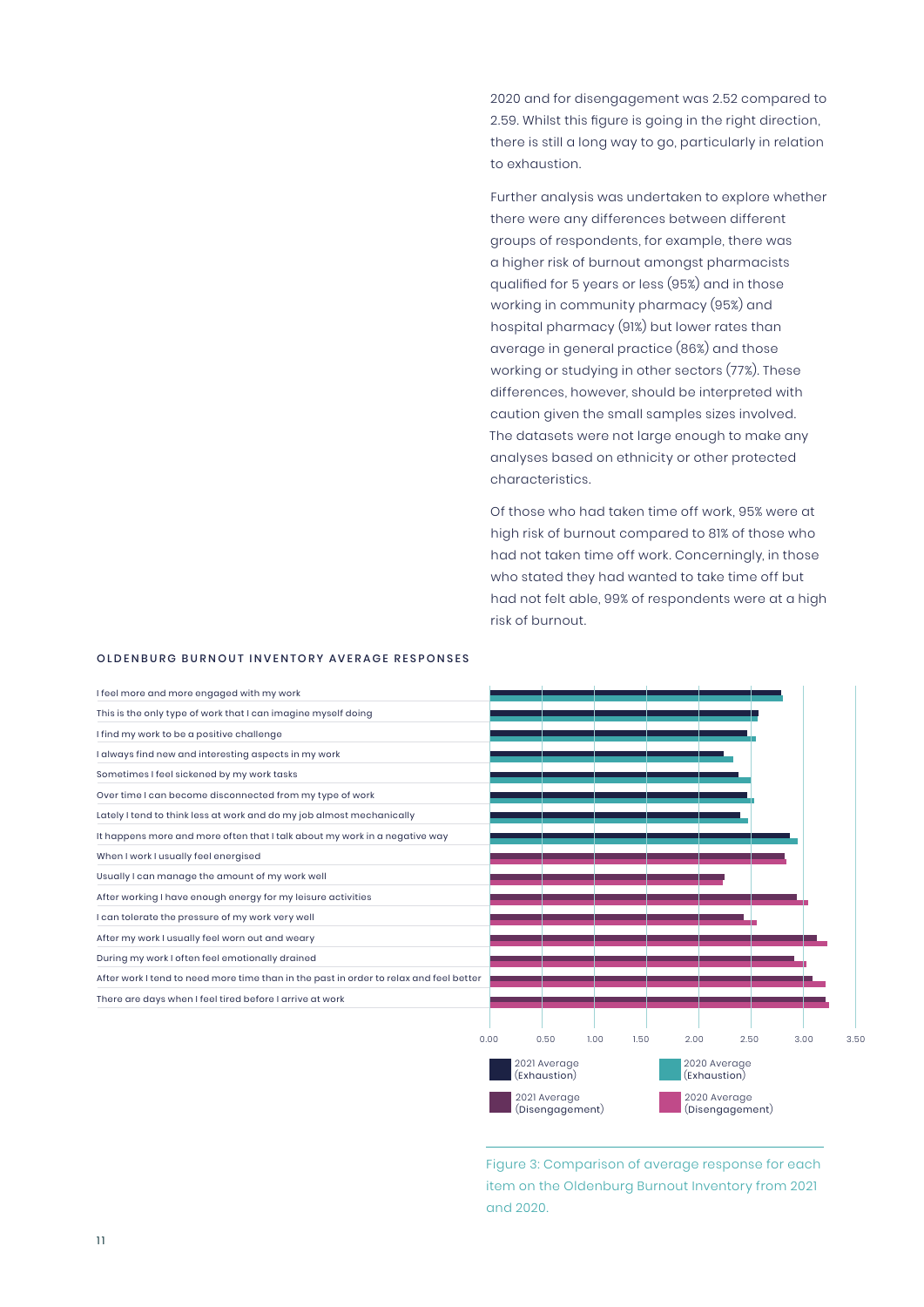Research has shown that risk of burnout in healthcare professionals has wider implications on the delivery of care, risk of medical errors, sick leave and general workforce retention (4, 7, 19). The top reasons cited by respondents that had a negative impact on mental health and wellbeing were inadequate staffing (70%), long working hours and a lack of work-life balance (64%).

#### **3 .1 Rest Breaks and Protected Learning Time**

Respondents were asked whether their place of work (or study) offered regular rest breaks during working hours and if they were offered appropriate time by their place of work (or study) to address their professional development and learning needs.

40% of respondents stated that they were offered regular rest breaks during working hours but were frequently unable to take a break; 17% of respondents stated there were not offered rest breaks. A greater number of respondents in community pharmacy stated they were not offered rest breaks (25%) whilst a higher number of respondents in hospital pharmacy stated they were offered breaks but were frequently unable to take them (52%).

40% of respondents stated that they were not given any protected learning time, 22% stated they were not given sufficient protected learning time to address their professional development and learning needs and 17% stated they were given sufficient protected learning time. There were differences in response according to sector with 54% of those working in community pharmacy stating they did not get any protected learning time. Conversely, 33% of those working in General Practice responded that they were given sufficient protected learning, suggesting there is something about the model of employment in this sector that is favourable for professional development.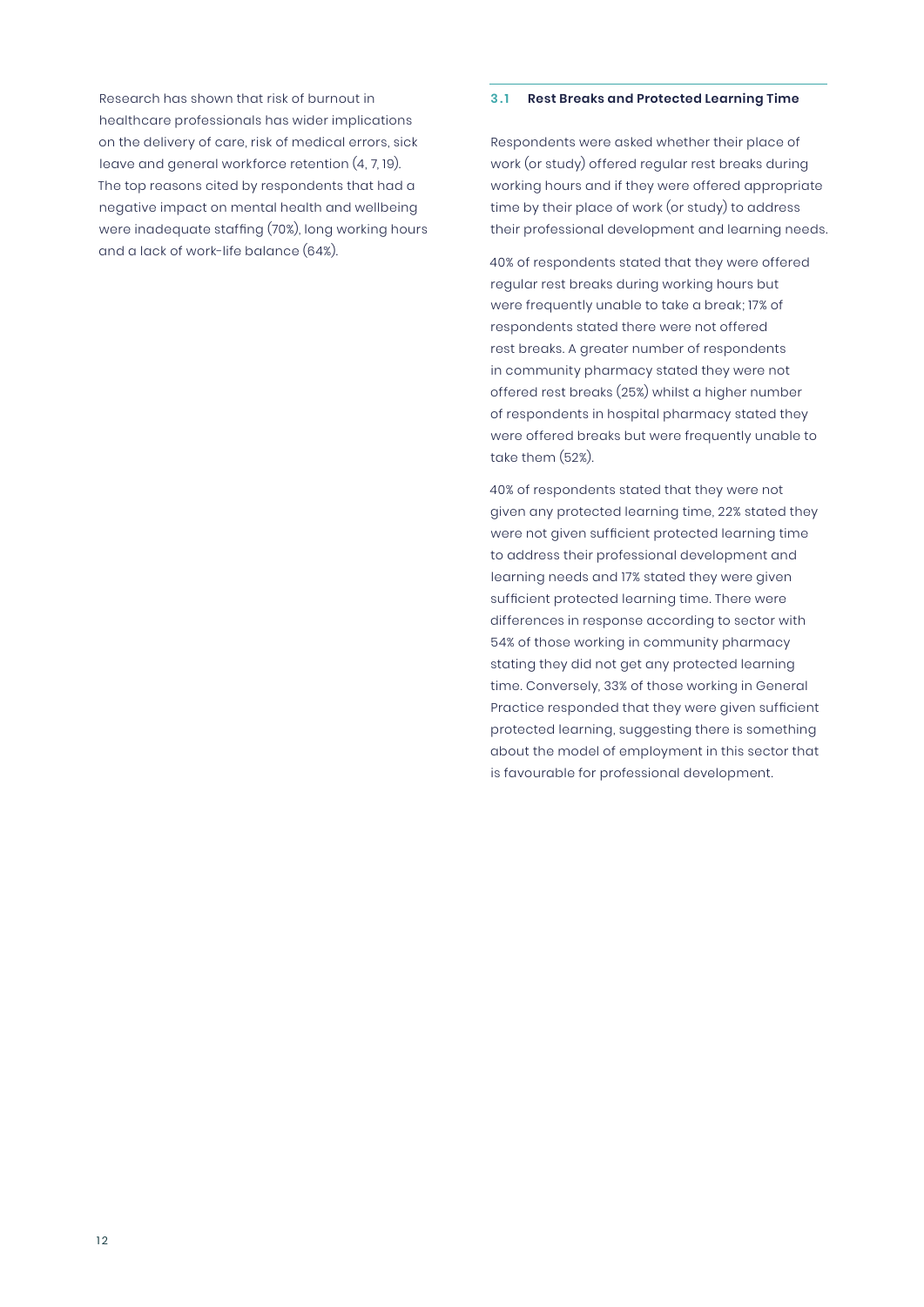## 4 Mental health and wellbeing support

**Whilst there has been an increase in the awareness of mental health and wellbeing support available to respondents, the uptake of these services still remains low. Specific barriers such as a lack of time to access, concerns about confidentiality and impact on career were highlighted as reasons for not using services.**

#### **4 .1 Awareness of and access to support**

Encouragingly, there has been an increase in the number of respondents aware of occupational health and wellbeing support services offered by their employer, university, or NHS since 2020 (78% (2021) vs 66% (2020)) 45% of respondents had not needed to access services. In line with 2020, it remains that 14% of respondents had accessed services but 18% of respondents stated they had not accessed services because of specific barriers. Within this group, 65% stated they had poor or very poor overall mental health and wellbeing in the last year.

37% of respondents from community pharmacy were not aware of services offered compared to 7% of respondents from hospital pharmacy. Conversely when looking at those who had accessed services, 7% of respondents from community pharmacy had whilst 24% of respondents from hospital pharmacy had. This suggests there has been successes in promoting services available to support mental health and wellbeing in the hospital pharmacy sector that both community pharmacy and general practice could learn from. There appeared to be differences in the awareness of support amongst different demographics, with a higher percentage of Asian or British Asian (32%) and Black or British Black (34%) respondents being unaware of services, however this was a small sample size so some caution must be taken in interpreting the results.

Two thirds of respondents indicated they would not feel comfortable seeking support for their mental health and wellbeing from their employer, a similar amount to 2020. Of those who answered no, 59% of respondents said they would be more likely to seek support for their mental health and wellbeing from an independent charity.

A total of 621 comments were received in response to asking respondents to explain what made them feel comfortable/uncomfortable when seeking or accessing support. Key themes that made people feel uncomfortable related to confidentiality and that what is said could be used against employees. The stigma attached to seeking help was also commented on, indicating that there is still work to do to overcome this. Where people indicated they felt comfortable seeking support, the key reasons were related to good working cultures and organisational factors.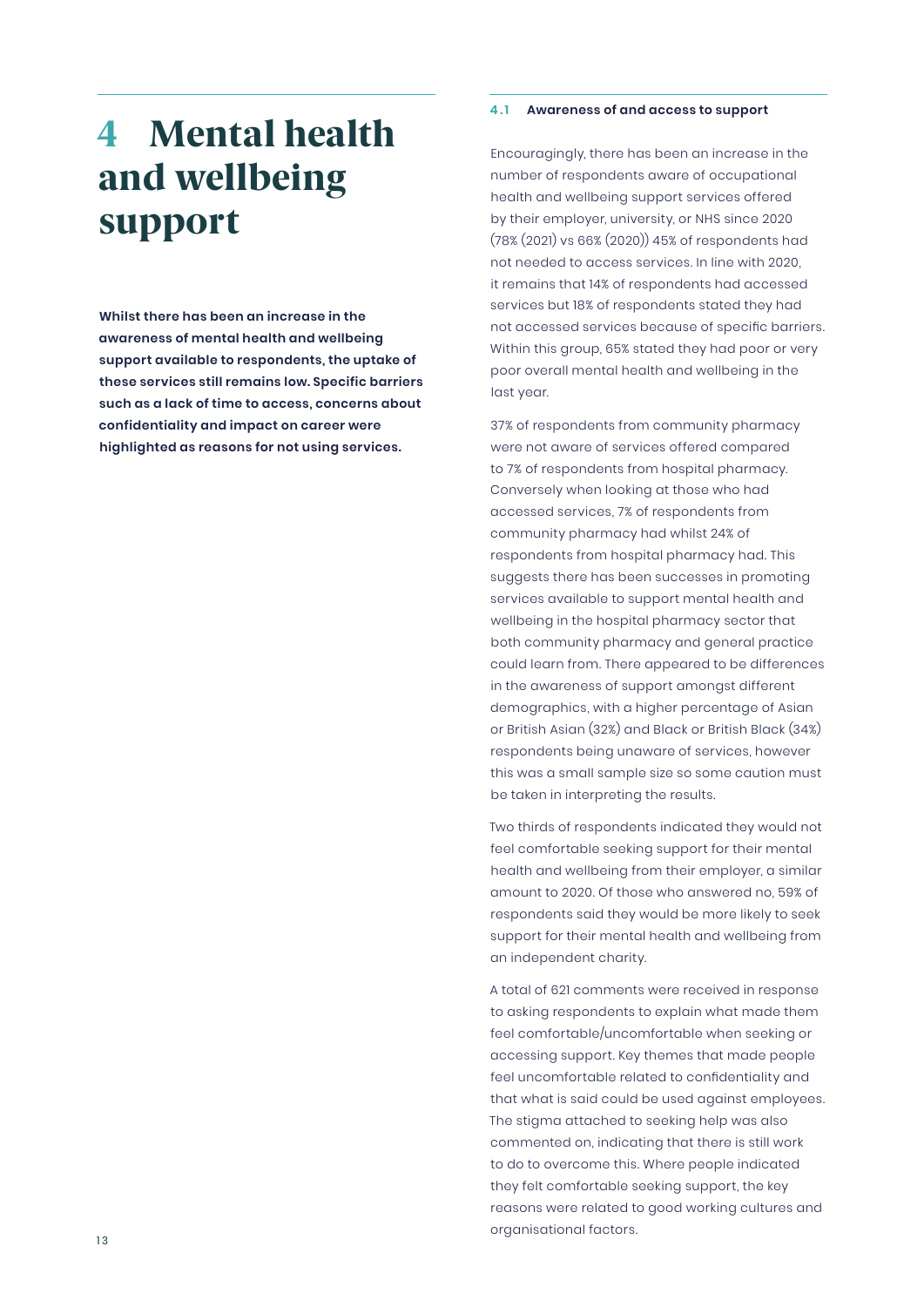'My line manager is supportive and values the mental health and wellbeing of her team… Her attitude engenders loyalty. I am always responsive to her requests and positively so because of her support to me.'

**General Practice pharmacist, England**

'Does accessing wellbeing through employer look like I can't do my job?' **Community pharmacist, Scotland**

'It almost makes me feel a failure to admit that work has got too much for me' **Community pharmacist, England**

'I do not trust that the support would be confidential and that my employer would not use what I have said against me.'

**Community pharmacist, Scotland**

#### **4 . 2 Access to other mental health and wellbeing support**

Respondents indicated a wide range of support they had accessed for their mental health and wellbeing outside of work. The most popular were apps such as Headspace (free to NHS employees) and Calm, Improving Access to Psychological Therapies (IAPT) services, GP services and private counselling services.

The independent charity, Pharmacist Support, offers support and services to pharmacists and their families, former pharmacists, trainee pharmacists and pharmacy students. 66% of respondents were aware of the charity but half of these only knew a little about them. The services respondents were most aware of are Information and Enquiries, and Peer Support via Listening Friends.

In response to the 2020 Workforce Wellbeing Survey, RPS has created a Wellbeing hub, a webpage with dedicated resources and signposting to support wellbeing. A third of respondents indicated they were aware of the hub but only 3% had used the wellbeing hub. Whilst this resource is freely available to members and non-members, to access resources users must create an account or log in using their membership details.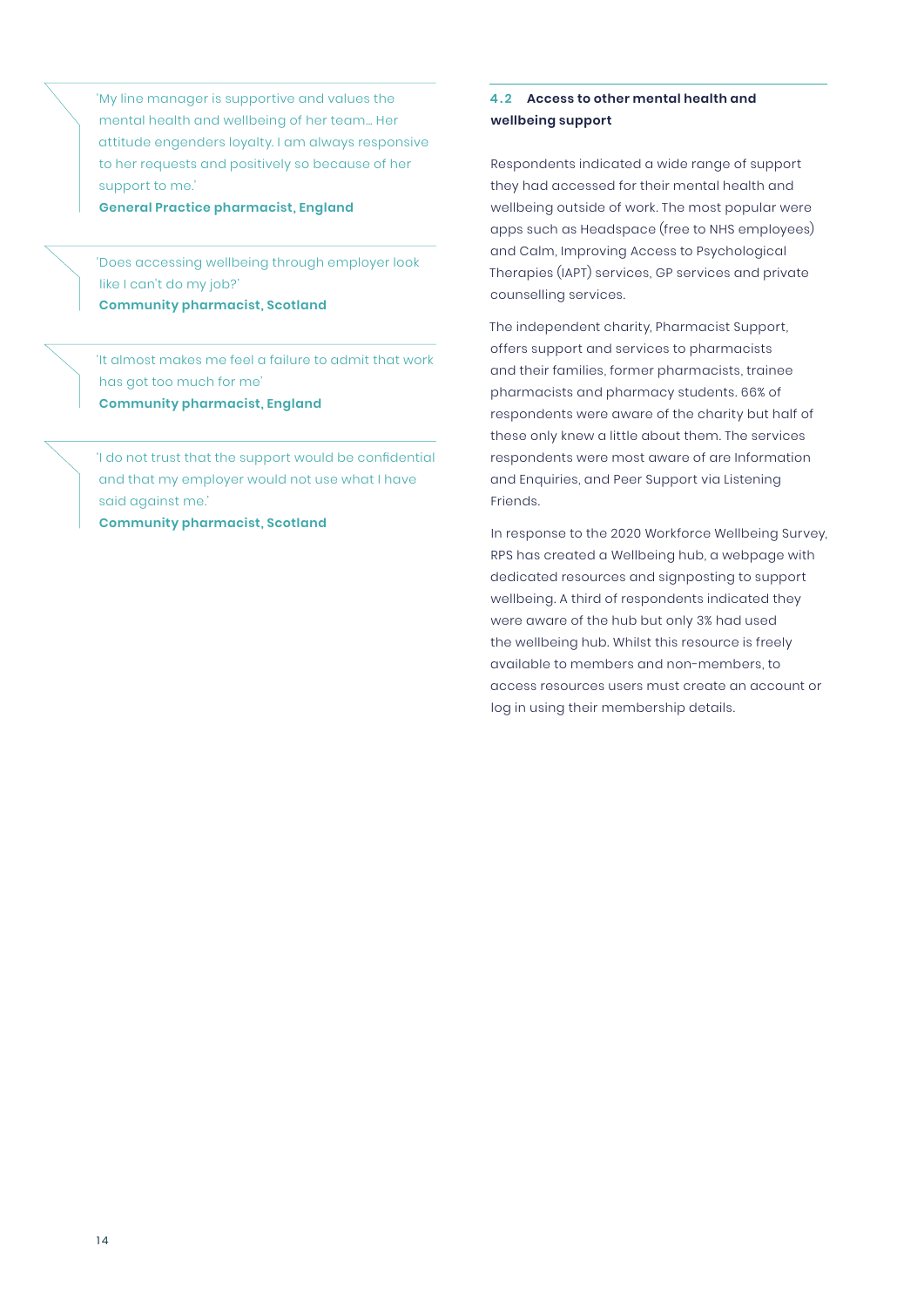### Conclusion

The findings of the 2021 RPS Mental Health and Wellbeing survey are broadly consistent with the findings from the 2020 and 2019 surveys. The findings suggest that a significant proportion of the workforce are continuing to report average, poor or very poor mental health and wellbeing. The findings show that a majority of the workforce do enjoy aspects of their work but inadequate staffing, long working hours, public expectation along with a lack of work life balance, protected learning time, rest breaks and support are causing work to negatively impact on mental health and wellbeing. A high proportion of the workforce are offered rest breaks but are frequently unable to take them and are not being given access to time for professional development or learning needs. Those working in community pharmacy showed lower enjoyment of their work, a higher risk of burnout and a greater percentage wanting to leave their role or the profession altogether. Pharmacists who had been qualified for fewer years also showed poorer overall mental health and wellbeing, a lower enjoyment of their role and a higher percentage wanting to leave the profession. Further in-depth qualitative research should be undertaken to examine this trend. Reasons for wanting to leave roles or the profession were not explored in this survey and should be explored in future. Those working in a GP setting seemed to have a greater enjoyment of their role and in England and Wales, were at a lower risk of burnout.

It is important to recognise there are limitations to the survey. The small sample size, particularly for certain groups, and a lack of baseline data for comparison mean that some results must be interpreted with caution. As the COVID-19 pandemic is still ongoing, it is difficult to fully assess how this has and will continue to affect mental health and wellbeing going forward. Further research is needed to continue to explore how the workforce can be supported and the reasons why parts of the workforce are considering leaving their role or the profession.

In conclusion, there are a number of recurring themes presented in this report that contribute to the mental health and wellbeing of the workforce. Whilst there is a need to support the workforce to prioritise their own health and wellbeing (13), evidence points towards poor working cultures, organisational factors and chronic excessive workload being the key drivers of poor mental health and burnout (9). If these are not tackled as a priority, then there could be major implications for patient outcomes and the performance of healthcare organisations. Alongside this, we need to continue to promote support available and address the stigma associated with accessing services as well demystifying and clarifying what accessing services means for employees. There is a need to consider this at an individual, demographic, sector and national level. We need to work together to create the right working environments and cultures for good mental health and wellbeing in pharmacy.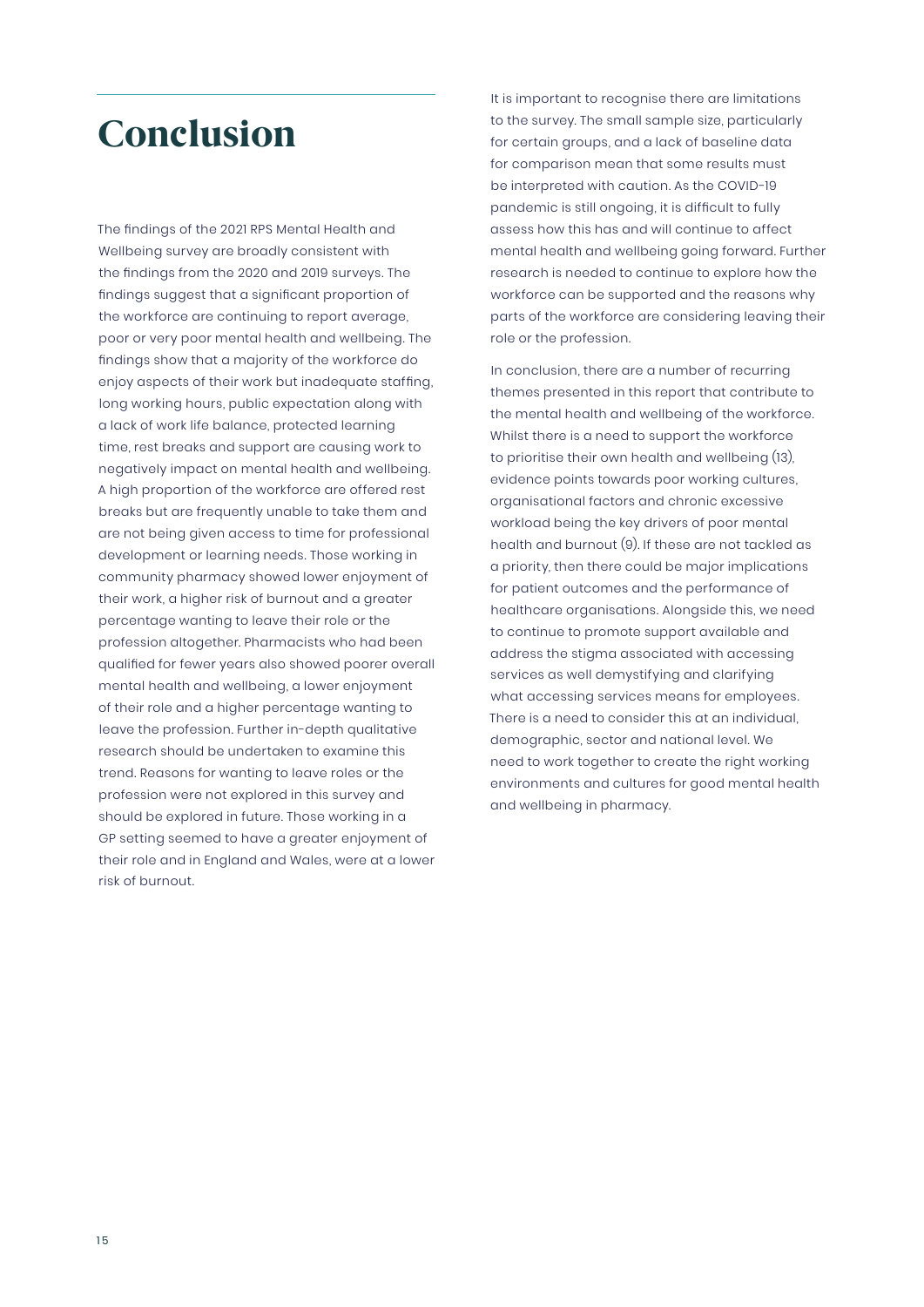### References

- 1. Demerouti E, Mostert K, Bakker AB. Burnout and work engagement: a thorough investigation of the independency of both constructs. J Occup Health Psychol. 2010;15(3):209-22.
- 2. Community Pharmacy Workforce Development Group. A review of the community pharmacy workforce. 2021 and beyond. June 2021.
- 3. Connelly D. Work-related stress: the hidden pandemic in pharmacy. The Pharmaceutical Journal; 18 November 2021.
- 4. Durham ME, Bush PW, Ball AM. Evidence of burnout in health-system pharmacists. Am J Health Syst Pharm. 2018;75(23 Supplement 4):S93-s100.
- 5. Kraus S, Gardner N, Jarosi N, McMath T, Gupta A, Mehta B. Assessment of burnout within a healthsystem pharmacy department. American Journal of Health-System Pharmacy. 2020;77(10):781-9.
- 6. West M, Bailey S, Williams E. The courage of compassion. Supporting nurses and midwives to deliver high-quality care. The King's Fund; September 2020.
- 7. West M, Coia D. Caring for doctors, caring for patients: How to transform UK healthcare environments to support doctors and medical students to care for patients. General Medical Council. 2019.
- 8. Sizmur S, Raleigh V. The risks to care quality and staff wellbeing of an NHS system under pressure. The King's Fund & Picker.
- 9. Health and Social Care Committee. Workforce burnout and resilience in the NHS and social care. 8 June 2021.
- 10. Eventure Research. General Pharmaceutical Council - Survey of pharmacy professionals 2019.
- 11. Deloitte Global. The Deloitte Global 2021 Millennial and Gen Z Survey2021 16 November 2021. Available from: <http://www.deloitte.com/millennialsurvey>.
- 12. Public Health England. COVID-19 mental health and wellbeing surveillance: report. 2021.
- 13. Copeland A. NHS sickness absence: let's talk about mental health. The King's Fund; 2019.
- 14. Parsonage M, Saini G. Mental health at work. The business cost ten years on. Centre for Mental Health; September 2017.
- 15. Survey Coordination Centre. NHS Staff Survey 2020 March 2021. Available from: [https://www.nhsstaffsurveys.com/static/](https://www.nhsstaffsurveys.com/static/afb76a44d16ee5bbc764b6382efa1dc8/ST20-national-briefing-doc.p) [afb76a44d16ee5bbc764b6382efa1dc8/ST20](https://www.nhsstaffsurveys.com/static/afb76a44d16ee5bbc764b6382efa1dc8/ST20-national-briefing-doc.p) [national-briefing-doc.pdf](https://www.nhsstaffsurveys.com/static/afb76a44d16ee5bbc764b6382efa1dc8/ST20-national-briefing-doc.p).
- 16. General Pharmaceutical Council. Standards for the initial education and training of pharmacists 2021. Available from: [https://www.pharmacyregulation.](https://www.pharmacyregulation.org/sites/default/files/document/standards-for-the-initial-education-) [org/sites/default/files/document/standards](https://www.pharmacyregulation.org/sites/default/files/document/standards-for-the-initial-education-)[for-the-initial-education-and-training-of](https://www.pharmacyregulation.org/sites/default/files/document/standards-for-the-initial-education-)[pharmacists-january-2021\\_0.pdf.](https://www.pharmacyregulation.org/sites/default/files/document/standards-for-the-initial-education-)
- 17. World Health Organization. Burn-out and "occupational phenomenon": International Classification of Diseases. 28 May 2019.
- 18. Peterson U, Demerouti E, Bergström G, Samuelsson M, Asberg M, Nygren A. Burnout and physical and mental health among Swedish healthcare workers. J Adv Nurs. 2008;62(1):84-95.
- 19. Elbeddini A, Wen CX, Tayefehchamani Y, To A. Mental health issues impacting pharmacists during COVID-19. J Pharm Policy Pract. 2020;13:46.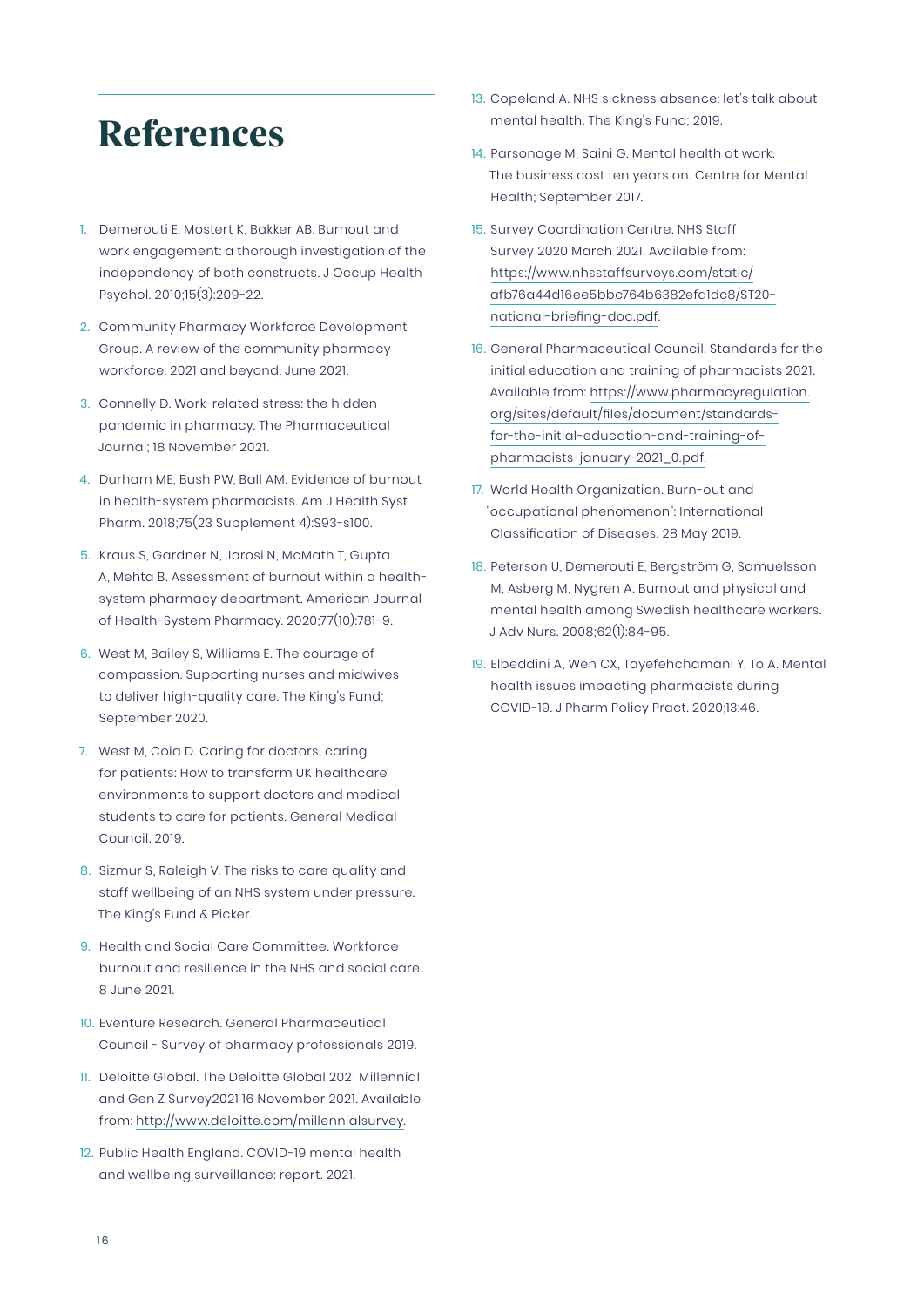### <span id="page-18-0"></span>Appendix 1: Data tables

*Note: Data tables are only provided for the quantitative questions in the survey only. Missing questions numbers correspond to the qualitative data. Data tables and graphs will not always add up 100% because numbers have been rounded to the nearest whole number, and for some questions, the respondents could select more than one answer. Data on protected characteristics was collected (Q26-35), however these questions were optional.*

**Total number of responses 1014**

#### **Section 1 - About You**

| Which country do you mostly work (or study) in?<br>Q1. | N.   | %    |
|--------------------------------------------------------|------|------|
| England (inc. Isle of Man and Channel Islands)         | 758  | 75%  |
| Scotland                                               | 167  | 16%  |
| Wales                                                  | 83   | 8%   |
| Northern Ireland                                       | 3    | 0%   |
| International                                          | 3    | 0%   |
| <b>Total</b>                                           | 1014 | 100% |

| Q2.                                            | Are you a                       | N    | $\%$ |
|------------------------------------------------|---------------------------------|------|------|
| Pharmacist                                     |                                 | 887  | 87%  |
|                                                | <b>Pharmaceutical Scientist</b> | 3    | 0%   |
| Provisionally Registered Pharmacist<br>9<br>1% |                                 |      |      |
| Foundation / Trainee / Pre-reg Pharmacist      |                                 | 30   | 3%   |
|                                                | Undergraduate Student           | 44   | 4%   |
| Retired                                        |                                 | 19   | 2%   |
| 22<br>2%<br>Other                              |                                 |      |      |
| <b>Total</b>                                   |                                 | 1014 | 100% |

| What stage of your career are you in?<br>Q3. | N            | %    |
|----------------------------------------------|--------------|------|
| 0-2 years of practice                        | 44           | 5%   |
| 3-5 years of practice                        | 60           | 7%   |
| 6-10 years of practice                       | 75           | 8%   |
| 11-19 years of practice                      | 189          | 21%  |
| 20-29 years of practice                      | 251          | 28%  |
| 30-39 years of practice                      | 211          | 23%  |
| 40-49 years of practice                      | 71           | 8%   |
| 50 years +                                   | $\mathbf{1}$ | 1%   |
| <b>Total</b>                                 | 912          | 100% |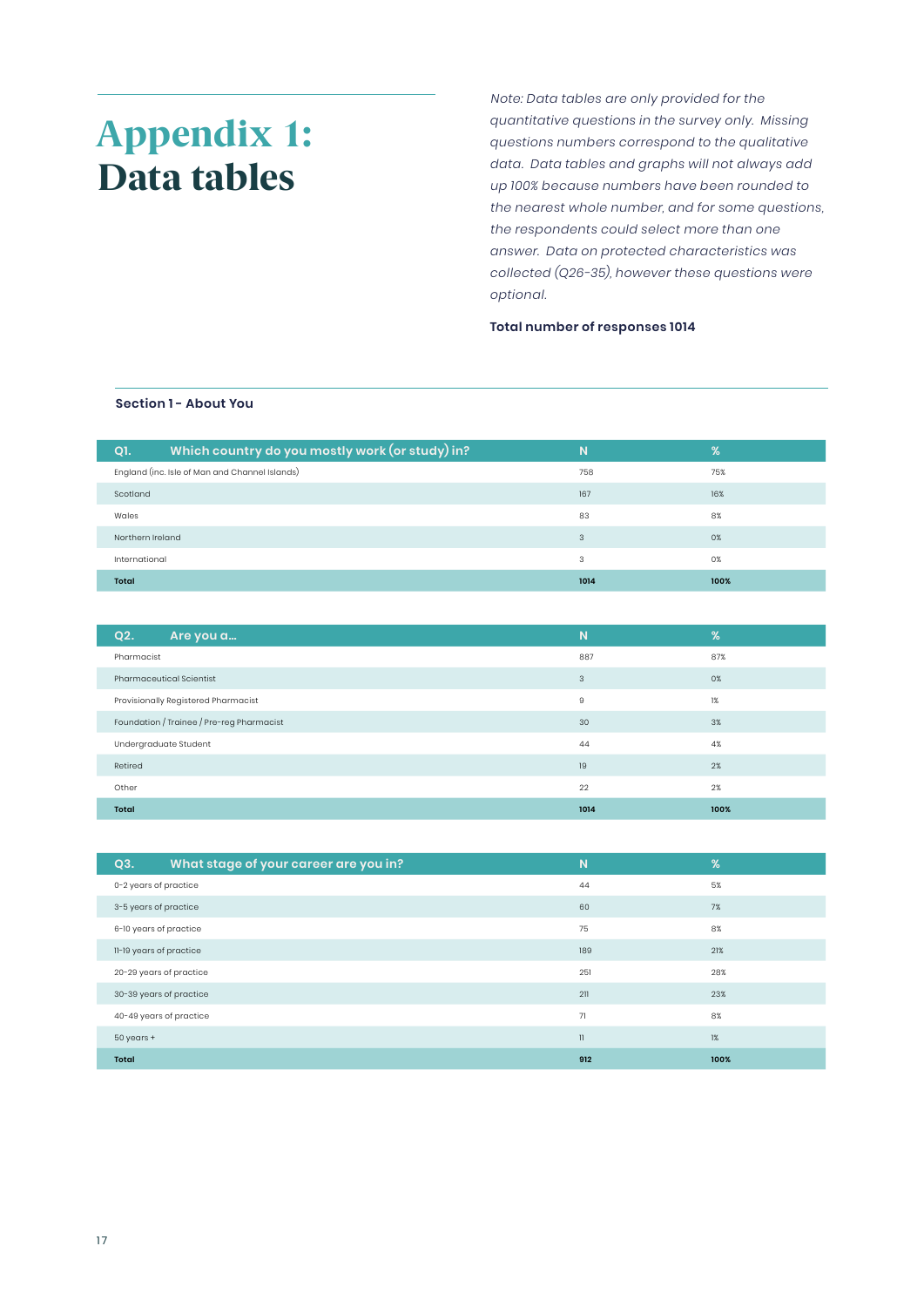| What is your main area of practice?<br>Q4. | N   | %    |
|--------------------------------------------|-----|------|
| Community pharmacy                         | 424 | 45%  |
| Hospital pharmacy                          | 246 | 26%  |
| General Practice                           | 101 | 11%  |
| Other primary care setting                 | 51  | 5%   |
| Academia or Education Body                 | 37  | 4%   |
| Mental health services                     | 18  | 2%   |
| Pharmaceutical Industry                    | 16  | 2%   |
| Other                                      | 58  | 6%   |
| Total                                      | 951 | 100% |

| Q5.<br>Are you                                       | N   | %   |
|------------------------------------------------------|-----|-----|
| Employed full-time                                   | 630 | 62% |
| Employed part-time                                   | 332 | 33% |
| Self-employed full-time (incl. Locum)                | 41  | 4%  |
| Self-employed part-time (incl. Locum)                | 71  | 7%  |
| Studying full-time                                   | 47  | 5%  |
| Studying part-time                                   | 17  | 2%  |
| Maternity/Paternity Leave                            | 3   | 0%  |
| Not in paid employment                               | 27  | 3%  |
| *Percentages were calculated based on 1014 responses |     |     |

#### **Section 2 - Your mental health and wellbeing**

| Q6.          | In the last year, how would you rate your<br>overall mental health and wellbeing? | N    | $\%$ |
|--------------|-----------------------------------------------------------------------------------|------|------|
| Very good    |                                                                                   | 55   | 5%   |
| Good         |                                                                                   | 222  | 22%  |
| Average      |                                                                                   | 368  | 36%  |
| Poor         |                                                                                   | 289  | 29%  |
| Very poor    |                                                                                   | 80   | 8%   |
| <b>Total</b> |                                                                                   | 1014 | 100% |

| Q7.                                   | In the last year, has your work (or study) had a positive or<br>negative impact on your mental health and wellbeing? | N    | %    |
|---------------------------------------|----------------------------------------------------------------------------------------------------------------------|------|------|
| Positive                              |                                                                                                                      | 97   | 10%  |
| Negative                              |                                                                                                                      | 688  | 68%  |
|                                       | Neither positive nor negative                                                                                        | 158  | 16%  |
| Don't know / Not sure                 |                                                                                                                      | 38   | 4%   |
| Prefer not to say                     |                                                                                                                      | 16   | 2%   |
| I am currently not working / studying |                                                                                                                      | 17   | 2%   |
| <b>Total</b>                          |                                                                                                                      | 1014 | 100% |

**Q8. Please provide further details for your answer to the question above.**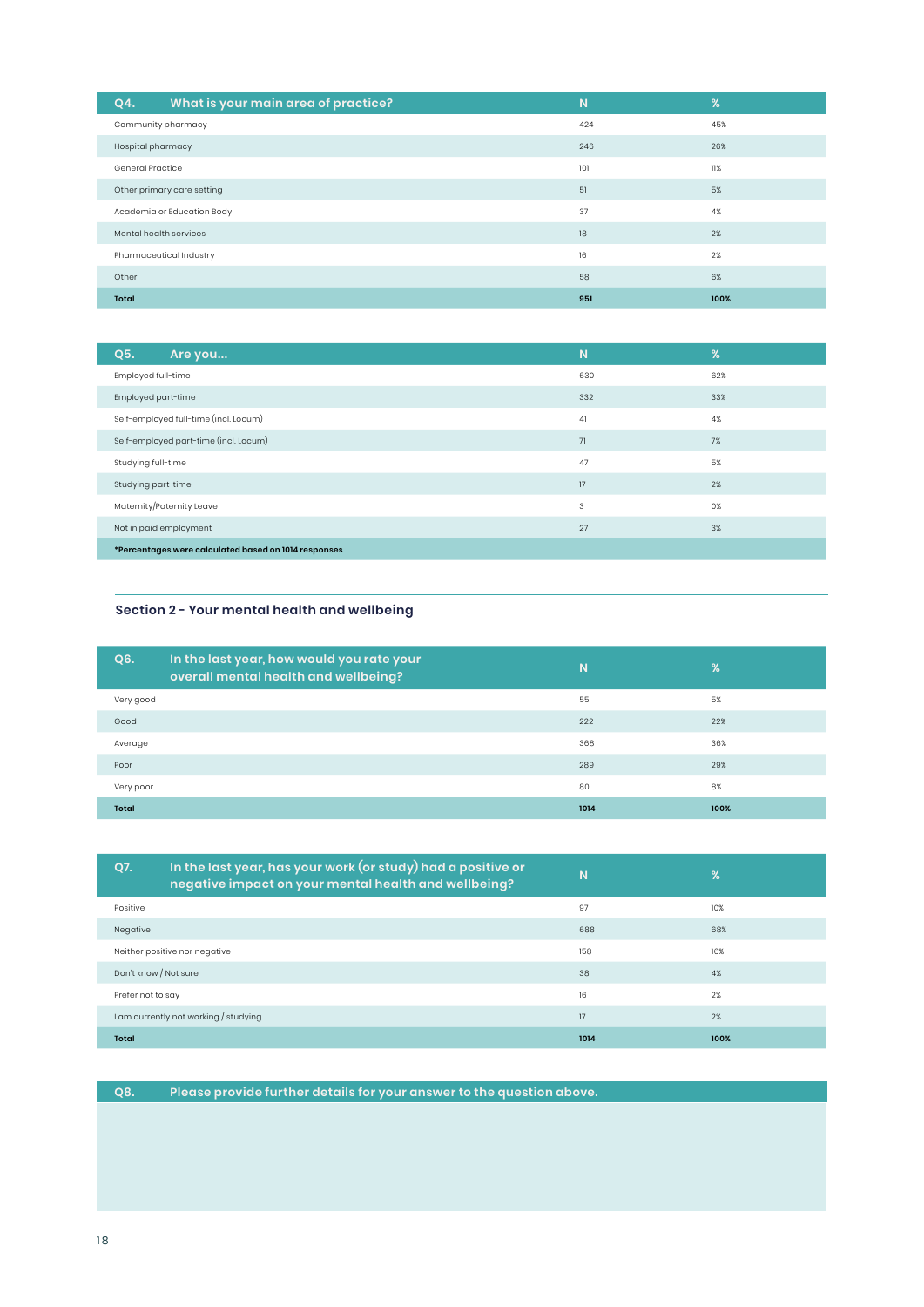| Q9.                   | Does your mental heath affect your ability to carry out your<br>work (or study) effectively / accurately? | N   | %    |
|-----------------------|-----------------------------------------------------------------------------------------------------------|-----|------|
| Always                |                                                                                                           | 30  | 3%   |
| Often                 |                                                                                                           | 125 | 13%  |
| Sometimes             |                                                                                                           | 406 | 41%  |
| Rarely                |                                                                                                           | 265 | 27%  |
| Never                 |                                                                                                           | 134 | 13%  |
| Don't know / Not sure |                                                                                                           | 32  | 3%   |
| Prefer not to say     |                                                                                                           | 5   | 1%   |
| <b>Total</b>          |                                                                                                           | 997 | 100% |

| Q10.                            | On a day-to-day basis, which of the following statements<br>about work (or study) enjoyment best describes you? | N   | %    |
|---------------------------------|-----------------------------------------------------------------------------------------------------------------|-----|------|
| I really enjoy my work          |                                                                                                                 | 87  | 9%   |
| I enjoy my work                 |                                                                                                                 | 227 | 23%  |
| I enjoy some aspects of my work |                                                                                                                 | 522 | 52%  |
| I don't enjoy my work           |                                                                                                                 | 77  | 8%   |
| I really don't enjoy my work    |                                                                                                                 | 73  | 7%   |
| Don't know / Not sure           |                                                                                                                 | 6   | 1%   |
| 5<br>1%<br>Prefer not to say    |                                                                                                                 |     |      |
| <b>Total</b>                    |                                                                                                                 | 997 | 100% |

| In the last year, have you taken time off work (or study)<br>Q11.<br>due to the impact of your work on your mental health<br>and wellbeing? | <b>N</b> | $\%$ |
|---------------------------------------------------------------------------------------------------------------------------------------------|----------|------|
| Yes - a day or more in total                                                                                                                | 59       | 6%   |
| Yes - a week or more in total                                                                                                               | 49       | 5%   |
| Yes - a month or more in total                                                                                                              | 67       | 7%   |
| I have wanted to, but have not felt able to                                                                                                 | 280      | 28%  |
| <b>No</b>                                                                                                                                   | 534      | 54%  |
| Don't know / Not sure                                                                                                                       | 3        | 0%   |
| Prefer not to say                                                                                                                           | 5        | 1%   |
| <b>Total</b>                                                                                                                                | 997      | 100% |

| O <sub>12</sub> .              | In the last year, at any point, has the impact of your work (or<br>study) on your mental health and wellbeing caused you to<br>consider leaving your job or the pharmacy profession? | N.  | $\%$  |
|--------------------------------|--------------------------------------------------------------------------------------------------------------------------------------------------------------------------------------|-----|-------|
|                                | Yes, I have considered leaving my current role                                                                                                                                       | 332 | 33%   |
|                                | Yes, I have considered leaving the pharmacy profession (incl. pharmacy studies)                                                                                                      | 316 | 32%   |
| No. I have not considered this |                                                                                                                                                                                      | 311 | 31%   |
| Don't know / Not sure          |                                                                                                                                                                                      | 28  | 3%    |
| Prefer not to say              |                                                                                                                                                                                      | 10  | $1\%$ |
| Total                          |                                                                                                                                                                                      | 997 | 100%  |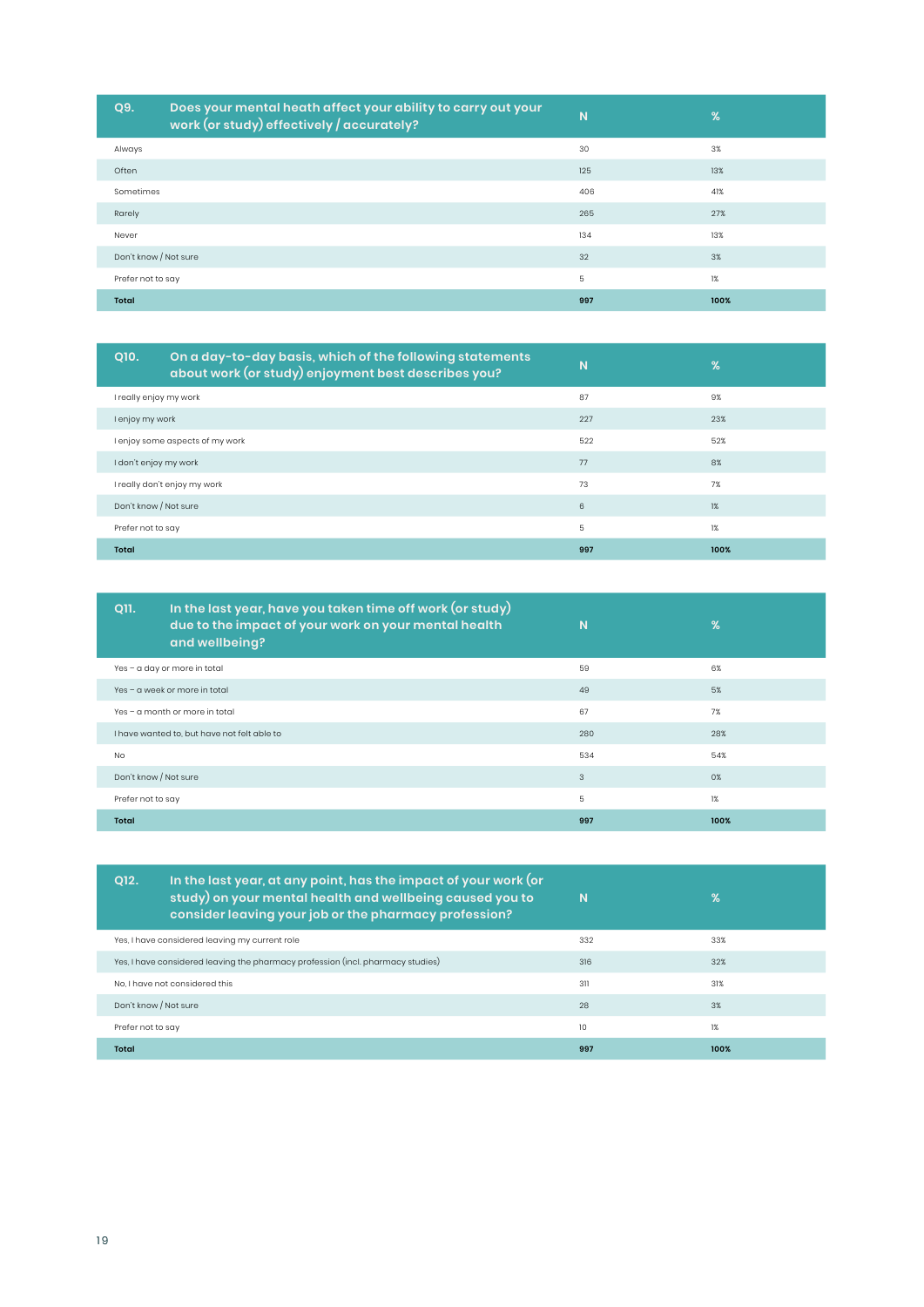| In the last year, have you been concerned about<br>Q13.<br>addiction or addictive behaviours (i.e. increased alcohol<br>consumption, drug use or abuse, an unhealthy relationship<br>with food, gambling or any other addictive behaviour)? | N   | $\%$ |
|---------------------------------------------------------------------------------------------------------------------------------------------------------------------------------------------------------------------------------------------|-----|------|
| Yes, and I have sought support                                                                                                                                                                                                              | 31  | 3%   |
| Yes, but I have not sought support                                                                                                                                                                                                          | 131 | 13%  |
| <b>No</b>                                                                                                                                                                                                                                   | 771 | 77%  |
| Don't know / Not sure                                                                                                                                                                                                                       | 41  | 4%   |
| Prefer not to say                                                                                                                                                                                                                           | 23  | 2%   |
| <b>Total</b>                                                                                                                                                                                                                                | 997 | 100% |

#### **Section 3 - Burnout at work**

| O14. | Please indicate the extent to which you<br>agree or disagree with each of the following<br>statements. These statements explore the<br>concept of burnout and are based on the<br>Oldenburg Burnout Inventory. Please note that,<br>in this context work can also mean study.? | <b>Strongly agree</b> | Agree | Disagree | <b>Strongly disagree</b> | <b>TOTAL</b> |
|------|--------------------------------------------------------------------------------------------------------------------------------------------------------------------------------------------------------------------------------------------------------------------------------|-----------------------|-------|----------|--------------------------|--------------|
|      | I always find new and interesting aspects in my work                                                                                                                                                                                                                           | 13%                   | 51%   | 31%      | 5%                       | 100%         |
|      | There are days when I feel tired before I arrive at work                                                                                                                                                                                                                       | 41%                   | 47%   | 11%      | 2%                       | 100%         |
|      | It happens more and more often that I talk about my work in a negative way                                                                                                                                                                                                     | 27%                   | 42%   | 25%      | 5%                       | 100%         |
|      | After work I tend to need more time than in the past in order to relax and feel better                                                                                                                                                                                         | 38%                   | 42%   | 18%      | 3%                       | 100%         |
|      | I can tolerate the pressure of my work very well                                                                                                                                                                                                                               | 6%                    | 47%   | 40%      | 7%                       | 100%         |
|      | Lately I tend to think less at work and do my job almost mechanically                                                                                                                                                                                                          | 8%                    | 35%   | 49%      | 8%                       | 100%         |
|      | I find my work to be a positive challenge                                                                                                                                                                                                                                      | 7%                    | 44%   | 41%      | 8%                       | 100%         |
|      | During my work I often feel emotionally drained                                                                                                                                                                                                                                | 28%                   | 43%   | 25%      | 3%                       | 100%         |
|      | Over time I can become disconnected from my type of work                                                                                                                                                                                                                       | 10%                   | 38%   | 47%      | 6%                       | 100%         |
|      | After working I have enough energy for my leisure activities                                                                                                                                                                                                                   | 4%                    | 22%   | 45%      | 29%                      | 100%         |
|      | Sometimes I feel sickened by my work tasks                                                                                                                                                                                                                                     | 11%                   | 33%   | 43%      | 13%                      | 100%         |
|      | After my work I usually feel worn out and weary                                                                                                                                                                                                                                | 38%                   | 45%   | 16%      | 2%                       | 100%         |
|      | This is the only type of work that I can imagine myself doing                                                                                                                                                                                                                  | 7%                    | 35%   | 47%      | 11%                      | 100%         |
|      | Usually I can manage the amount of my work well                                                                                                                                                                                                                                | 9%                    | 59%   | 26%      | 5%                       | 100%         |
|      | I feel more and more engaged with my work                                                                                                                                                                                                                                      | 4%                    | 24%   | 58%      | 14%                      | 100%         |
|      | When I work I usually feel energised                                                                                                                                                                                                                                           | 3%                    | 27%   | 52%      | 19%                      | 100%         |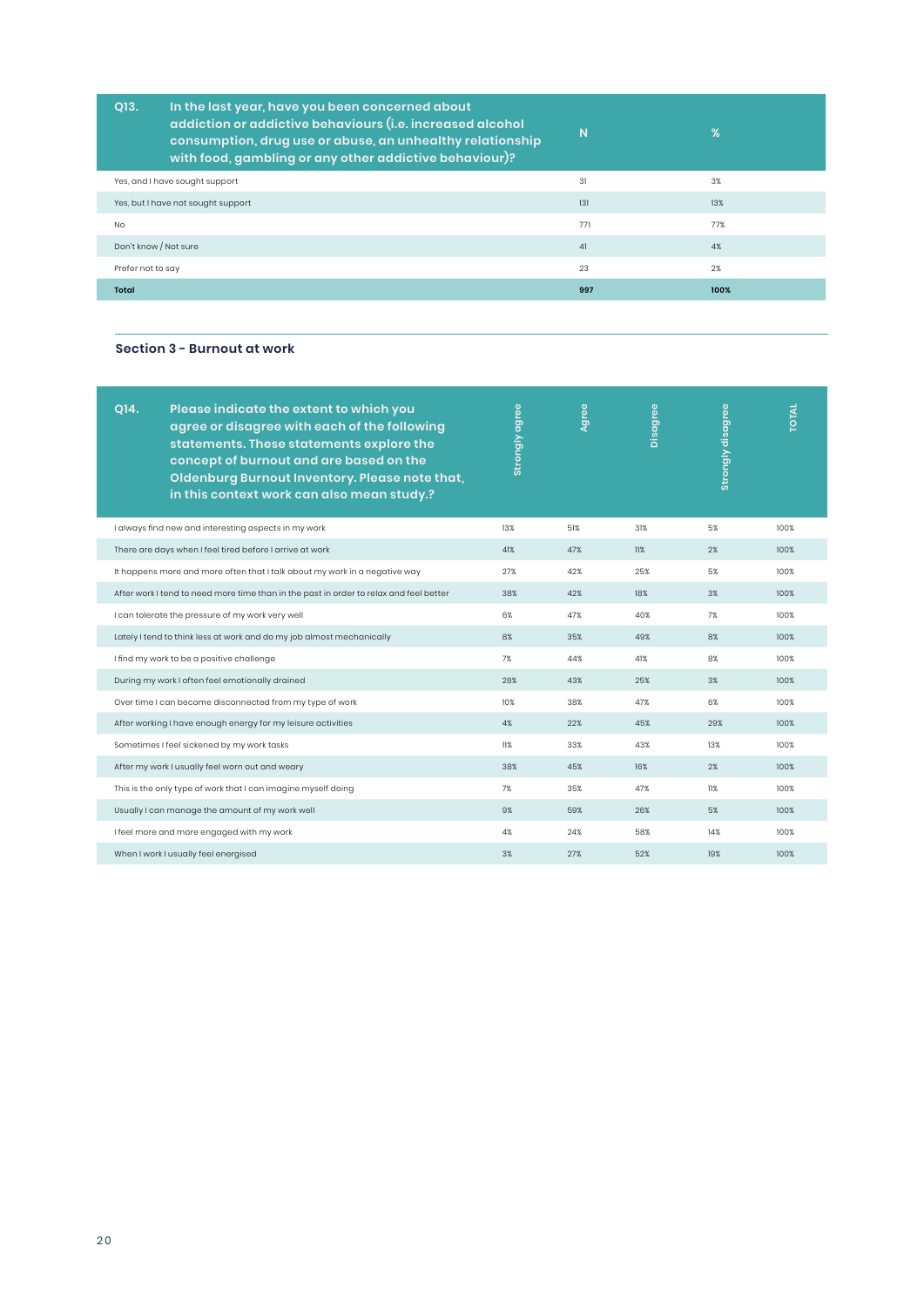| Q15.                | Which of the following (if any) would you say have had a<br>negative impact on your mental health and wellbeing in<br>the last year? Please select all that apply | N   | $\%$ |
|---------------------|-------------------------------------------------------------------------------------------------------------------------------------------------------------------|-----|------|
| Inadequate staffing |                                                                                                                                                                   | 700 | 70%  |
|                     | Long working hours and lack of work-life balance                                                                                                                  | 637 | 64%  |
|                     | Lack of protected learning time                                                                                                                                   | 533 | 53%  |
|                     | Lack of colleague or senior support                                                                                                                               | 518 | 52%  |
| Lack of rest breaks |                                                                                                                                                                   | 499 | 50%  |
|                     | Concerns about COVID-19 transmission                                                                                                                              | 399 | 40%  |
|                     | Feeling isolated (home or solo working)                                                                                                                           | 285 | 29%  |
| Concerns about PPF  |                                                                                                                                                                   | 147 | 15%  |
|                     | Discrimination / bullying at work                                                                                                                                 | 144 | 14%  |
|                     | GPhC Registration Assessment                                                                                                                                      | 72  | 7%   |
|                     | Other studies/assessments e.g. IP, other post-graduate study                                                                                                      | 139 | 14%  |
|                     | GPhC Inspections/CQC Inspections/Care Inspectorate Inspections                                                                                                    | 50  | 5%   |
|                     | *Percentages were calculated based on 997 responses                                                                                                               |     |      |

| Does your place of work (or study) offer regular rest breaks<br>Q16.<br>during working hours? | N   | $\%$  |
|-----------------------------------------------------------------------------------------------|-----|-------|
| Yes, I am offered but I am frequently unable to take a break                                  | 400 | 40%   |
| Yes, I am offered and usually do take a break                                                 | 388 | 39%   |
| No. I am not offered breaks                                                                   | 171 | 17%   |
| Don't know / Not sure                                                                         | 24  | 2%    |
| Prefer not to say                                                                             | 14  | $1\%$ |
| <b>Total</b>                                                                                  | 997 | 100%  |

| Does your place of work (or study) offer appropriate time<br>Q17.<br>for you to address your professional development and<br><b>learning needs?</b> | N   | $\%$ |
|-----------------------------------------------------------------------------------------------------------------------------------------------------|-----|------|
| No, I'm not given any protected learning time                                                                                                       | 395 | 40%  |
| No, I'm not given sufficient protected learning time                                                                                                | 217 | 22%  |
| Yes, I am given sufficient protected learning time                                                                                                  | 166 | 17%  |
| Yes, but I'm only given time for mandatory organisational training                                                                                  | 163 | 16%  |
| Don't know / Not sure                                                                                                                               | 46  | 5%   |
| Prefer not to say                                                                                                                                   | 10  | 1%   |
| <b>Total</b>                                                                                                                                        | 997 | 100% |

#### **Section 4 - Access to mental health and wellbeing support at work**

| Are you aware of any occupational health and wellbeing<br>Q18.<br>support services provided by your employer, university or<br>the NHS that you could access should you require support<br>for your mental health and wellbeing? | N   | ℁    |
|----------------------------------------------------------------------------------------------------------------------------------------------------------------------------------------------------------------------------------|-----|------|
| Yes, I am aware of, but have not needed to access, these services                                                                                                                                                                | 451 | 45%  |
| Yes, I am aware of, but have not accessed, these services due to specific barriers                                                                                                                                               | 180 | 18%  |
| Yes, I am aware of, and have accessed, these services                                                                                                                                                                            | 142 | 14%  |
| No. I am not aware of these services                                                                                                                                                                                             | 224 | 22%  |
| Total                                                                                                                                                                                                                            | 997 | 100% |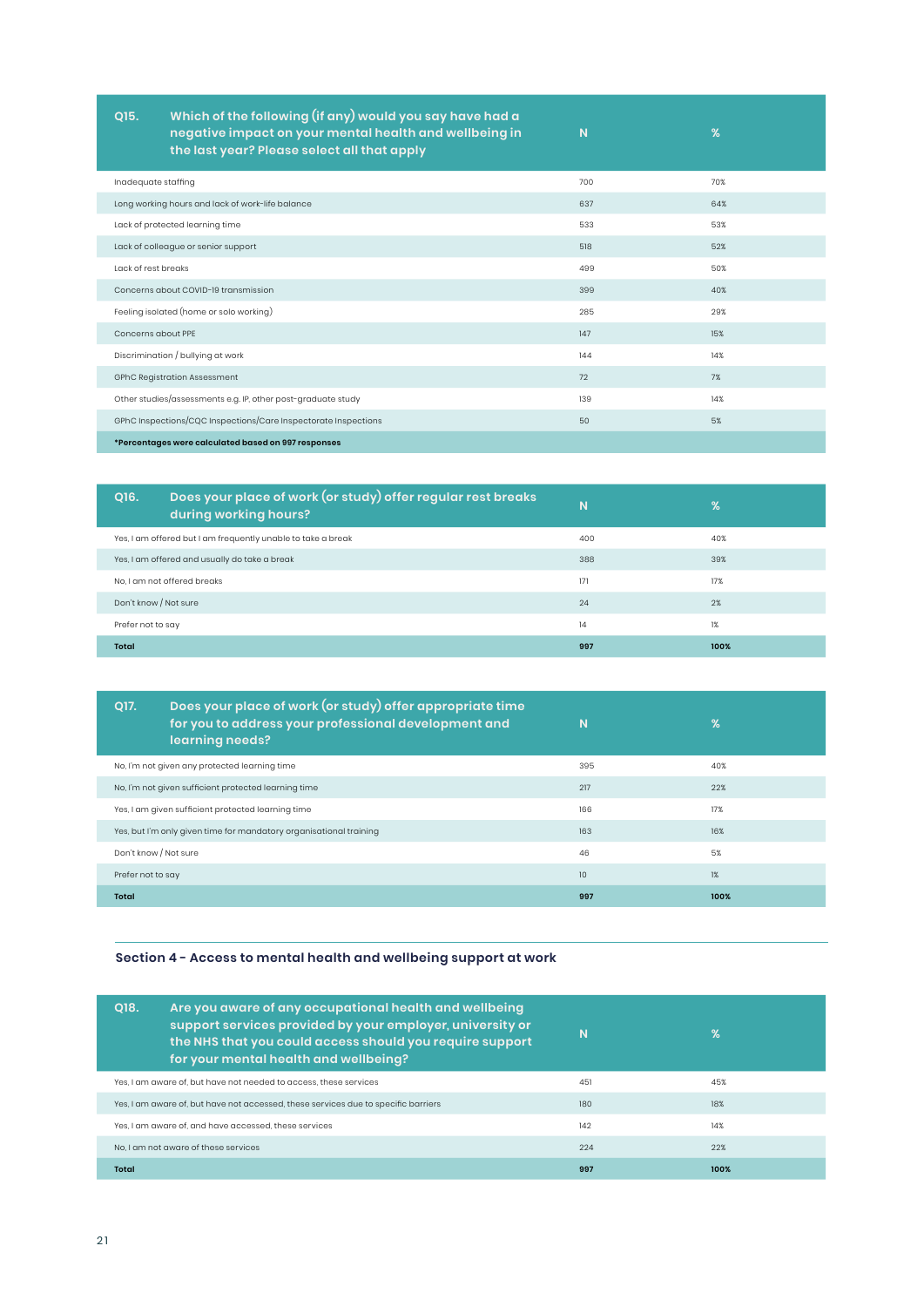2 2

| $N = 112$ |
|-----------|
|           |

| Q20. | What are the barriers to using these services?<br>Please select all that apply                | <b>N</b> | %    |
|------|-----------------------------------------------------------------------------------------------|----------|------|
|      | Lack of time to access services                                                               | 95       | 53%  |
|      | Concerns about confidentiality                                                                | 82       | 46%  |
|      | Concerns about potential impact on my career                                                  | 75       | 42%  |
|      | Services not available at suitable times                                                      | 38       | 21%  |
|      | Service platform / flexibility e.g. unable to access online sessions rather than face-to-face | 17       | 9%   |
|      | Lack of services which are culturally aware / sensitive for my needs                          | 14       | 8%   |
|      | I felt that I should be able to manage without seeking help                                   | 80       | 44%  |
|      | *Percentages were calculated based on 180 responses                                           | 997      | 100% |

| Q <sub>21</sub> | What would help to overcome these barriers? | $N = 90$ |
|-----------------|---------------------------------------------|----------|
|                 |                                             |          |

| Q22.                  | Would you feel comfortable seeking support for your<br>mental health and wellbeing from your employer,<br>university or place of work/study? | N   | %    |
|-----------------------|----------------------------------------------------------------------------------------------------------------------------------------------|-----|------|
| <b>No</b>             |                                                                                                                                              | 379 | 38%  |
| Yes                   |                                                                                                                                              | 339 | 34%  |
| Don't know / Not sure |                                                                                                                                              | 279 | 28%  |
| <b>Total</b>          |                                                                                                                                              | 997 | 100% |

| Q23.                  | Would you be more likely to seek support for your mental<br>health and wellbeing from an independent charity? | N   | ℀    |
|-----------------------|---------------------------------------------------------------------------------------------------------------|-----|------|
| Yes                   |                                                                                                               | 222 | 59%  |
| N <sub>o</sub>        |                                                                                                               | 75  | 20%  |
| Don't know / Not sure |                                                                                                               | 82  | 22%  |
| Total                 |                                                                                                               | 379 | 100% |

| O <sub>24</sub> | $^\prime$ Please explain your answer to the questions above i.e. what makes you feel $_\prime$<br>comfortable / uncomfortable when seeking or accessing support? | $N = 615$ |  |
|-----------------|------------------------------------------------------------------------------------------------------------------------------------------------------------------|-----------|--|
|                 |                                                                                                                                                                  |           |  |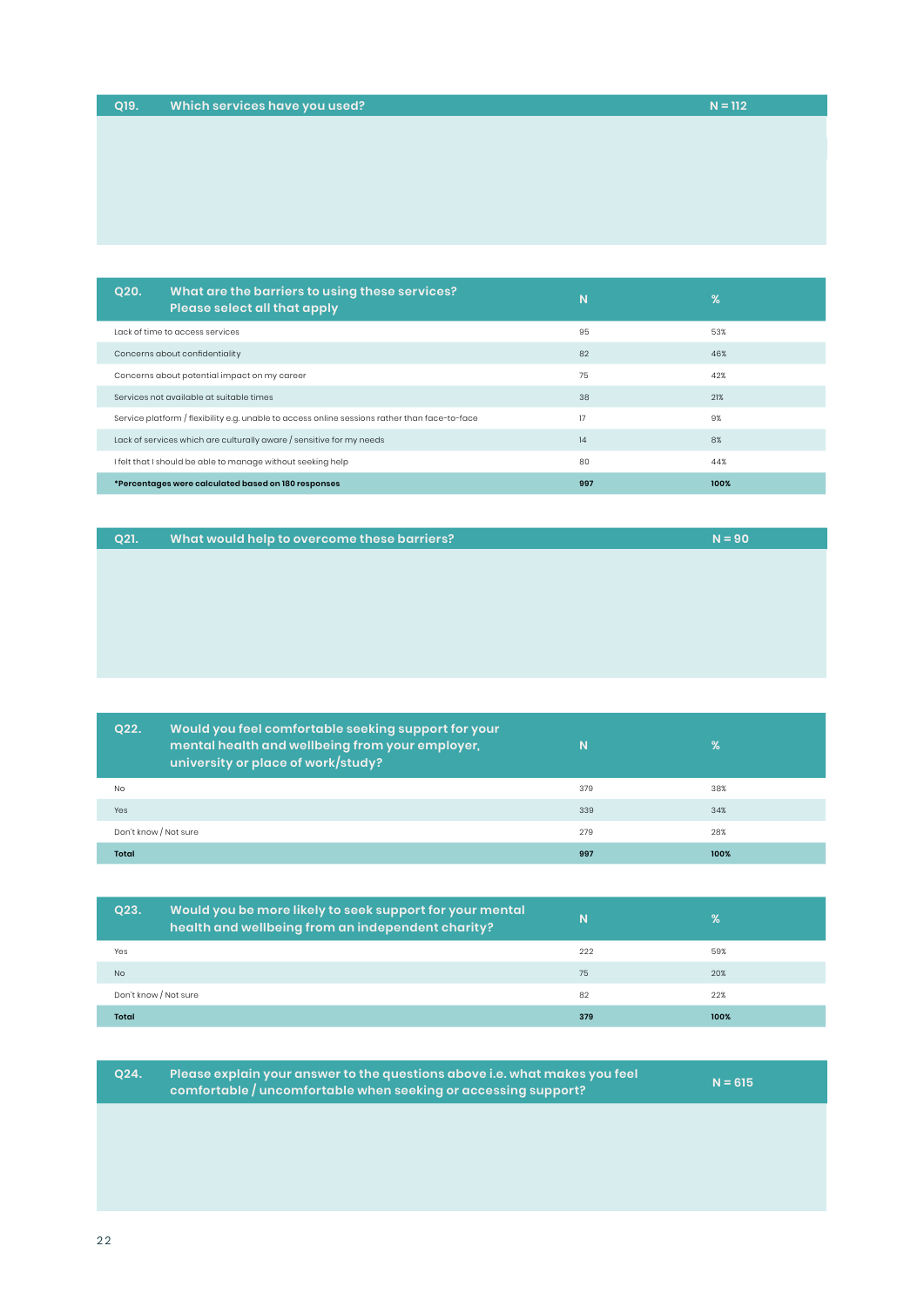#### **Section 5 - Access to other mental health and wellbeing support**

**Q25. If you access, or have accessed, support for your mental health and wellbeing outside of work, could you please share details of the services (including apps) that you use?** 

**N = 256**

| Q26.         | Have you heard of the independent charity<br><b>Pharmacist Support?</b> | N    | %    |
|--------------|-------------------------------------------------------------------------|------|------|
| No           |                                                                         | 343  | 34%  |
|              | Yes, I've heard the name but I only know a little about them            | 327  | 32%  |
|              | Yes, but I've only heard the name                                       | 195  | 19%  |
|              | Yes, and I feel that I know a lot about them                            | 149  | 15%  |
| <b>Total</b> |                                                                         | 1014 | 100% |

| Q27.                                                | Which of the following services offered by the independent<br>charity Pharmacist Support are you aware of? Please select<br>all that apply | N   | $\%$ |
|-----------------------------------------------------|--------------------------------------------------------------------------------------------------------------------------------------------|-----|------|
|                                                     | Information and enquiries                                                                                                                  | 312 | 66%  |
|                                                     | Peer support via Listening Friends                                                                                                         | 257 | 54%  |
| Financial assistance                                |                                                                                                                                            | 211 | 44%  |
| Counselling service                                 |                                                                                                                                            | 204 | 43%  |
| Addiction support                                   |                                                                                                                                            | 167 | 35%  |
| Specialist advice                                   |                                                                                                                                            | 132 | 28%  |
|                                                     | Wardley Wellbeing Services                                                                                                                 | 124 | 26%  |
|                                                     | ACTNow wellbeing campaign                                                                                                                  | 94  | 20%  |
|                                                     | National student bursary scheme                                                                                                            | 55  | 12%  |
| None of the above                                   |                                                                                                                                            | 58  | 12%  |
| *Percentages were calculated based on 476 responses |                                                                                                                                            |     |      |

| Are you aware of RPS Wellbeing hub – a webpage with<br>Q28.<br>dedicated resources and sign-posting to support your<br>wellbeing? | N    | %    |
|-----------------------------------------------------------------------------------------------------------------------------------|------|------|
| No, I am not aware of the wellbeing hub                                                                                           | 681  | 67%  |
| Yes, I am aware of but have not used the wellbeing hub                                                                            | 306  | 30%  |
| Yes, I am aware of and have used the wellbeing hub                                                                                | 27   | 3%   |
| <b>Total</b>                                                                                                                      | 1014 | 100% |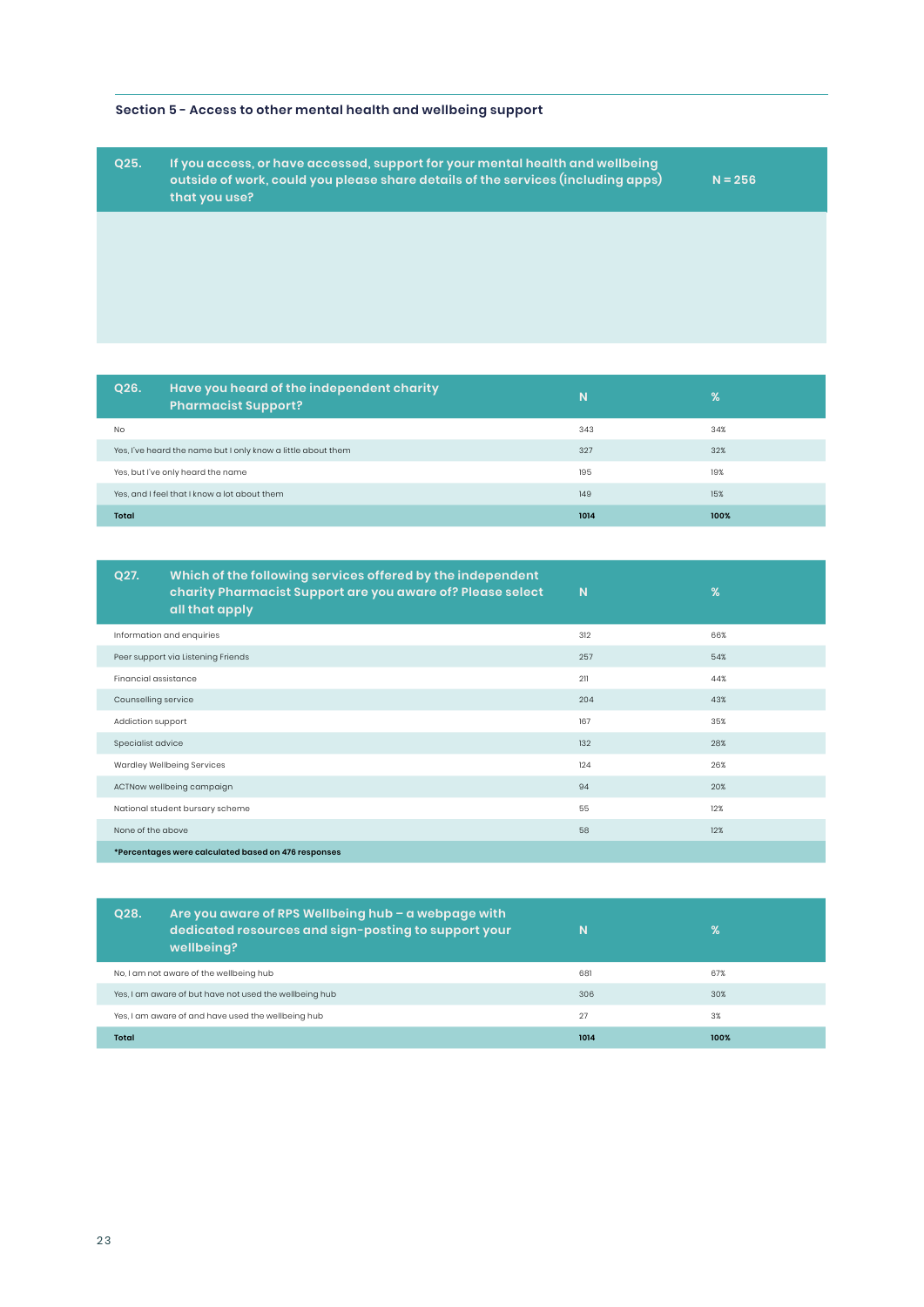#### **Section 6 - Inclusion and Diversity**

| Which of the following best describes you?<br>Q29. | N    | %    |
|----------------------------------------------------|------|------|
| Female (including trans women)                     | 729  | 73%  |
| Male (including trans men)                         | 243  | 24%  |
| Non-Binary                                         | 5    | 0%   |
| Prefer to self-describe                            |      | 0%   |
| Prefer not to say                                  | 27   | 3%   |
| <b>Total</b>                                       | 1005 | 100% |

| $\sqrt{Q}30.$ | If you answered 'prefer to self-describe' please do so below. | $N = 1$ |
|---------------|---------------------------------------------------------------|---------|
|               |                                                               |         |

| Q31.              | . Is your gender the same as you were assigned at birth? | N              | %    |
|-------------------|----------------------------------------------------------|----------------|------|
| Yes               |                                                          | 984            | 98%  |
| <b>No</b>         |                                                          | $\mathfrak{D}$ | 0%   |
| Prefer not to say |                                                          | 17             | 2%   |
| <b>Total</b>      |                                                          | 1003           | 100% |

| Is your gender the same as you were assigned at birth?<br>Q32. | <b>N</b> | %    |
|----------------------------------------------------------------|----------|------|
| 24 and under                                                   | 73       | 7%   |
| $25 - 34$                                                      | 167      | 17%  |
| $35 - 44$                                                      | 233      | 23%  |
| $45 - 54$                                                      | 257      | 26%  |
| $55 - 64$                                                      | 205      | 20%  |
| $65+$                                                          | 53       | 5%   |
| Prefer not to say                                              | 16       | 2%   |
| <b>Total</b>                                                   | 1004     | 100% |

| What is your sexual orientation?<br>Q33. | N              | $\frac{9}{6}$ |
|------------------------------------------|----------------|---------------|
| Heterosexual                             | 819            | 82%           |
| Bisexual                                 | 34             | 3%            |
| Asexual                                  | 21             | 2%            |
| Gay Man                                  | 19             | 2%            |
| Gay Woman/Lesbian                        | $\overline{7}$ | 1%            |
| Prefer to self-describe                  | 5              | 1%            |
| Prefer not to say                        | 93             | 9%            |
| <b>Total</b>                             | 1004           | 100%          |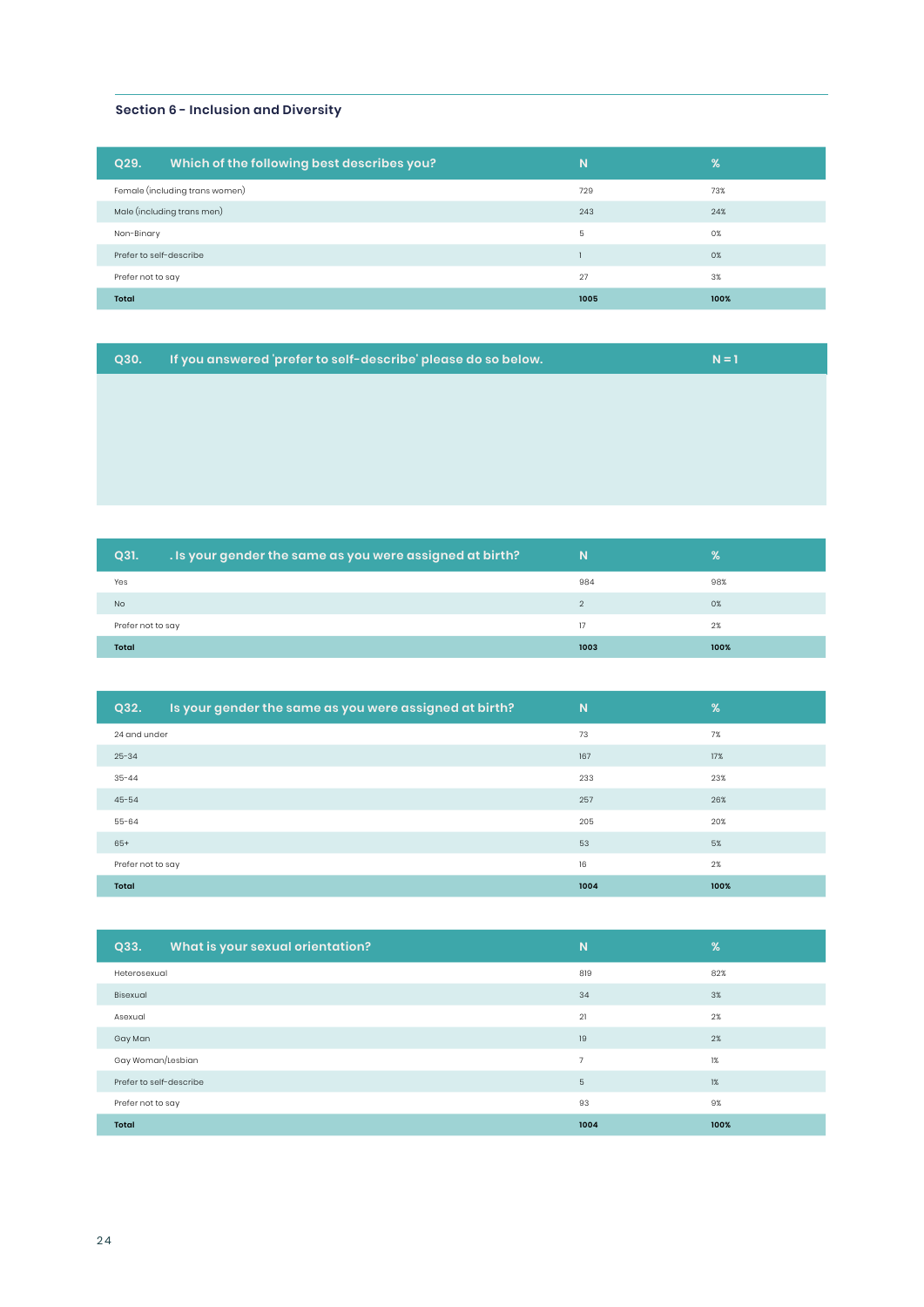**Q35. What is your legal marital or registered civil partnership status? <sup>N</sup> %** Married 532 53% and 53% of the set of the set of the set of the set of the set of the set of the set of the set of the set of the set of the set of the set of the set of the set of the set of the set of the set of the set Never married and never registered a civil partnership 307 31%  $\,$  Divorced  $\,$  60  $\,$  6%  $\,$  6%  $\,$  6%  $\,$  6%  $\,$  6%  $\,$  6%  $\,$  6%  $\,$  6%  $\,$  6%  $\,$  6%  $\,$  6%  $\,$  6%  $\,$  6%  $\,$  6%  $\,$  6%  $\,$  6%  $\,$  6%  $\,$  6%  $\,$  6%  $\,$  6%  $\,$  6%  $\,$  6%  $\,$  6%  $\,$  6%  $\,$  6% Separated, but legally married 17 2% and 200 minutes and 200 minutes and 200 minutes and 200 minutes and 200 minutes and 200 minutes and 200 minutes and 200 minutes and 200 minutes and 200 minutes and 200 minutes and 200 m Widowed 12 1% Separated, but legally in a civil partnership 1 0% In a registered civil partnership 3 0% Formally in a civil partnership which is now legally dissolved 0 0% Surviving partner from a registered civil partnership and the comparation of the comparation of the comparation of  $\alpha$ Prefer not to say 6% and the same control of the same control of the same control of the same control of the same control of the same control of the same control of the same control of the same control of the same control **Total 996 100%**

| Do you consider yourself to have a disability? The Disability<br>O36.<br>Discrimination Act 1995 states that a 'person has a<br>disability for the purpose of this Act if he/she has a physical<br>or mental impairment which has a substantial and long<br>term adverse effect on his/her ability to carry out normal<br>day to day activities'. Please note: you do not need to be<br>registered as disabled to answer Yes to this question. | N   | %    |
|------------------------------------------------------------------------------------------------------------------------------------------------------------------------------------------------------------------------------------------------------------------------------------------------------------------------------------------------------------------------------------------------------------------------------------------------|-----|------|
| N <sub>O</sub>                                                                                                                                                                                                                                                                                                                                                                                                                                 | 907 | 91%  |
| Yes                                                                                                                                                                                                                                                                                                                                                                                                                                            | 66  | 7%   |
| Prefer not to say                                                                                                                                                                                                                                                                                                                                                                                                                              | 22  | 2%   |
| <b>Total</b>                                                                                                                                                                                                                                                                                                                                                                                                                                   | 995 | 100% |

| What is your ethnic origin?<br>Q37. | N.             | %    |
|-------------------------------------|----------------|------|
| White                               | 732            | 73%  |
| Asian or British Asian              | 138            | 14%  |
| Black or Black British              | 41             | 4%   |
| Mixed or Multiple Ethnic Group      | 17             | 2%   |
| Another Ethnic Group                | 17             | 2%   |
| Prefer to self describe             | $\overline{4}$ | 0%   |
| Prefer not to say                   | 49             | 5%   |
| <b>Total</b>                        | 998            | 100% |

**Q38. If you answered 'prefer to self describe' please do so below. N = 4**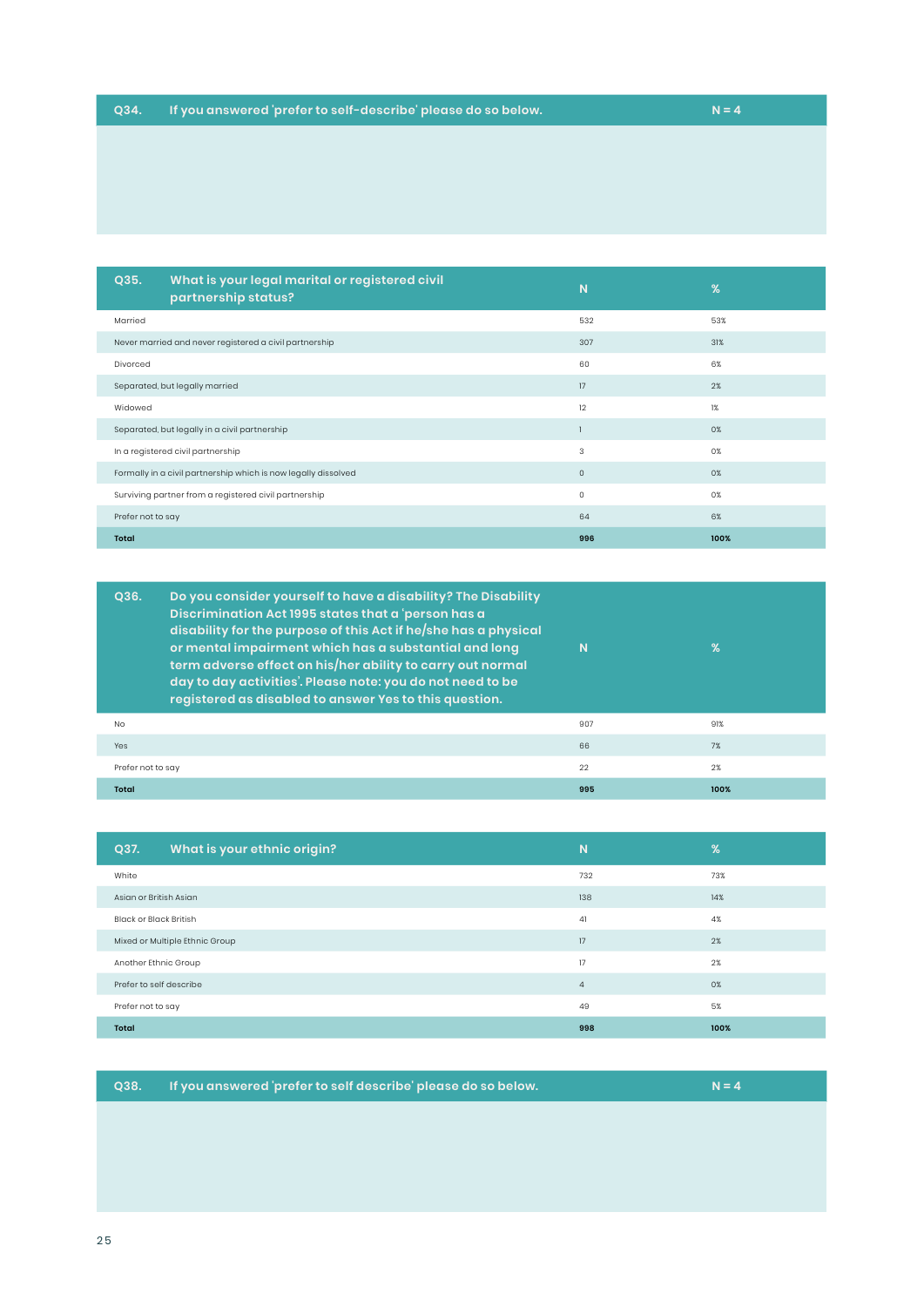| <b>Asian or British Asian</b><br>Q39. | N           | %    |
|---------------------------------------|-------------|------|
| Indian                                | 77          | 59%  |
| Pakistani                             | 17          | 13%  |
| Chinese                               | 16          | 12%  |
| Bangladeshi                           | $\mathsf g$ | 7%   |
| Other                                 | 12          | 9%   |
| <b>Total</b>                          | 131         | 100% |

| <b>Black or Black British</b><br>Q40. | N  | %    |
|---------------------------------------|----|------|
| African                               | 38 | 93%  |
| Caribbean                             | 3  | 7%   |
| Other                                 | 0  | 0%   |
| <b>Total</b>                          | 41 | 100% |

| <b>Mixed or Multiple Ethnic Group</b><br>Q41. | N              | %    |
|-----------------------------------------------|----------------|------|
| White and Asian                               |                | 47%  |
| White and Black Caribbean                     | $\overline{4}$ | 27%  |
| White and Black African                       |                | 7%   |
| Other                                         | 3              | 20%  |
| <b>Total</b>                                  | 15             | 100% |

| Q42.  | <b>Other Ethnic Group</b> | N  |      |
|-------|---------------------------|----|------|
| Arab  |                           | Δ  | 31%  |
| Other |                           | 9  | 69%  |
| Total |                           | 13 | 100% |

| Mixed or Multiple Ethnic Group<br>Q43. | N.      | $\frac{9}{6}$ |
|----------------------------------------|---------|---------------|
| English/Welsh/Scottish                 | 625     | 86%           |
| European                               | 43      | 6%            |
| Northern Irish/British                 | 29      | 4%            |
| Irish                                  | 16      | 2%            |
| Gypsy or Irish Traveller               | $\circ$ | 0%            |
| Other                                  | 12      | 2%            |
| Total                                  | 725     | 100%          |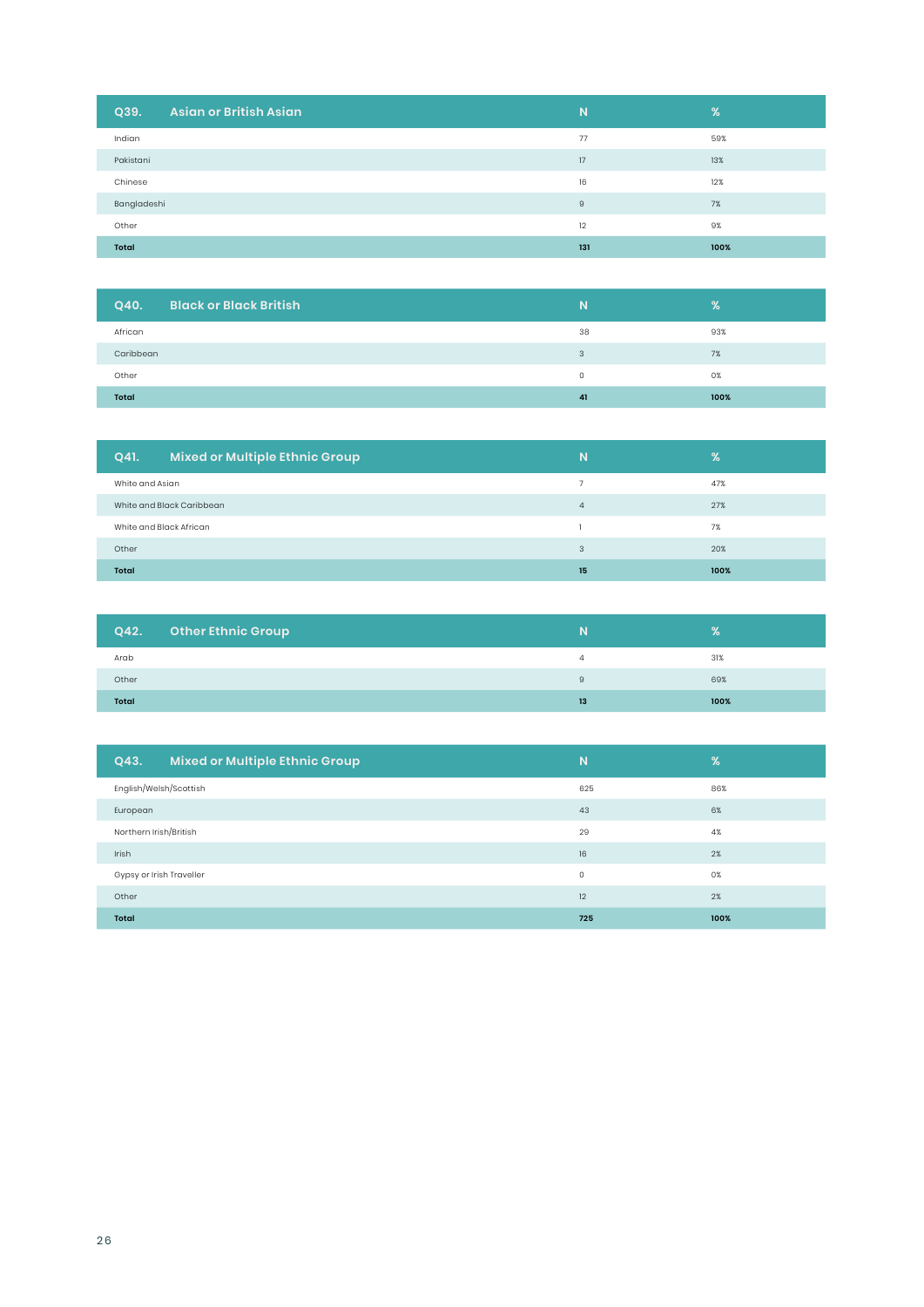| What is your religion or belief?<br>Q44. | N            | %     |
|------------------------------------------|--------------|-------|
| Christianity                             | 449          | 46%   |
| Islam                                    | 58           | 6%    |
| Hinduism                                 | 39           | 4%    |
| Sikhism                                  | 14           | $1\%$ |
| Buddhism                                 | $\mathsf g$  | $1\%$ |
| Judaism                                  | $\mathsf g$  | $1\%$ |
| Jainism                                  | 3            | 0%    |
| Zoroastrians (Parsi)                     | $\mathbf{1}$ | 0%    |
| Baha <sup>'</sup> l                      | $\mathbb O$  | 0%    |
| Rastafarianism                           | $\mathbb O$  | 0%    |
| No religion                              | 306          | 31%   |
| Prefer not to say                        | 75           | 8%    |
| Other                                    | 462          | 47%   |
| Total                                    | 976          | 100%  |

#### **Section 6 - Inclusion and Diversity**

| Q45.           | Real life stories and quotes are an extremely powerful<br>method of communicating survey findings. Would you be<br>happy for us to use your responses as quotes in the survey<br>analysis and resulting publication? Please note that your<br>participation in this survey is completely anonymous. Any<br>identifiable data/quotes will not be used. | N <sub>1</sub> | %    |
|----------------|-------------------------------------------------------------------------------------------------------------------------------------------------------------------------------------------------------------------------------------------------------------------------------------------------------------------------------------------------------|----------------|------|
| Yes            |                                                                                                                                                                                                                                                                                                                                                       | 641            | 63%  |
| N <sub>O</sub> |                                                                                                                                                                                                                                                                                                                                                       | 373            | 37%  |
| <b>Total</b>   |                                                                                                                                                                                                                                                                                                                                                       | 1014           | 100% |

|  | Q46. Do you have any further comments? | $N = 247$ |
|--|----------------------------------------|-----------|
|--|----------------------------------------|-----------|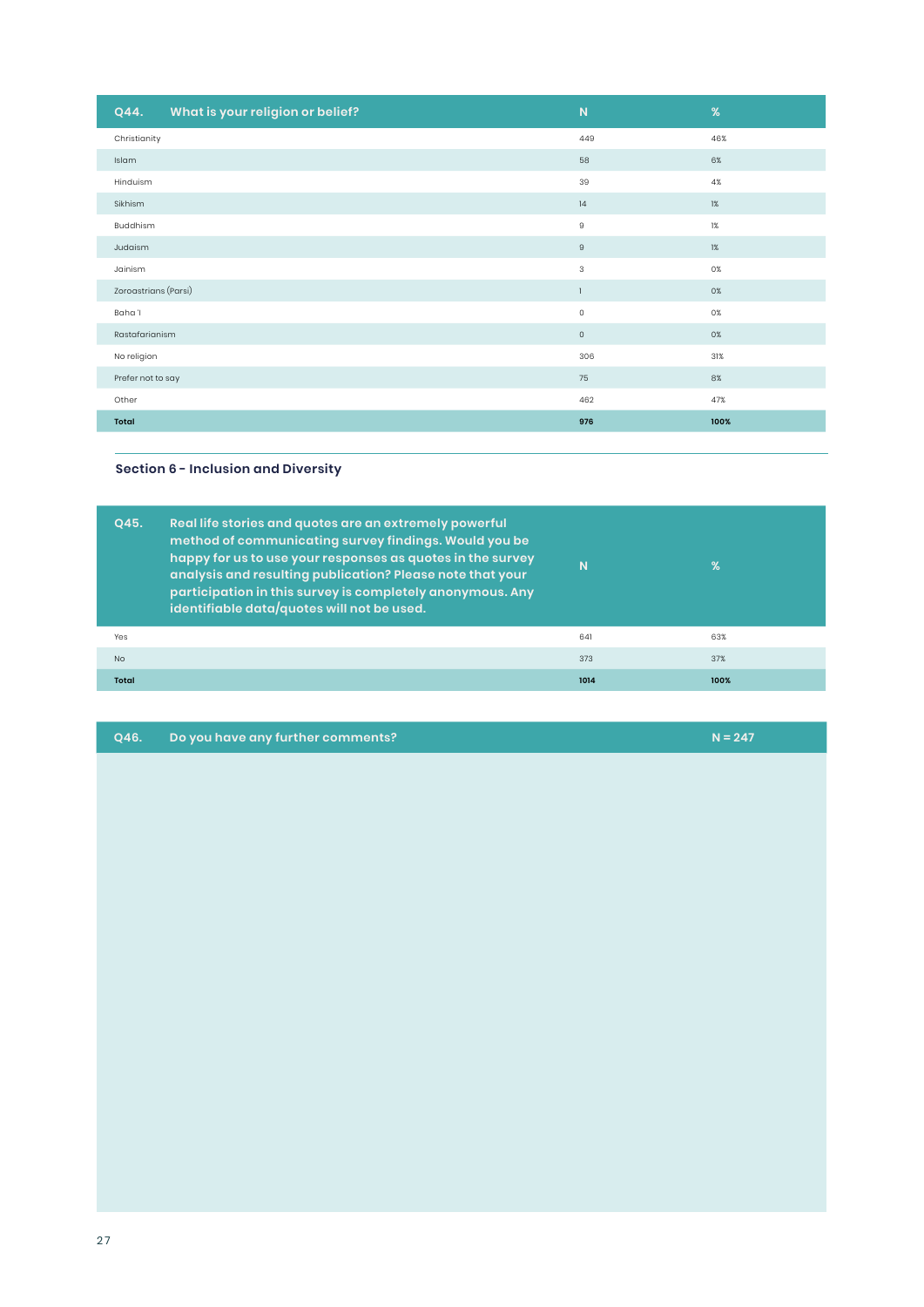## <span id="page-29-0"></span>Appendix 2: Survey Questions

#### **SECTION 1 ABOUT YOU...**

| 1. Which country do you mostly work (or study) in? |  |
|----------------------------------------------------|--|
| England (inc. Isle of Man and Channel Islands)     |  |
| Scotland                                           |  |
| Wales                                              |  |
| International (inc. Northern Ireland)              |  |
|                                                    |  |
| 2. Are you a                                       |  |
| Pharmacist                                         |  |
| <b>Pharmaceutical Scientist</b>                    |  |
| Provisionally registered pharmacist                |  |
| Foundation / Trainee / Pre-reg pharmacist          |  |
| Undergraduate student                              |  |
| Retired                                            |  |
| Other                                              |  |
|                                                    |  |

| 4. What is your main area of practice? |  |
|----------------------------------------|--|
| Community                              |  |
| Hospital                               |  |
| General practice                       |  |
| Other primary care setting             |  |
| Academia or Education body             |  |
| Pharmaceutical Industry                |  |
| Prison                                 |  |

Other

Mental Health services

#### **5. Are you…**

| Employed full-time                    |
|---------------------------------------|
| Employed part-time                    |
| Self-employed full-time (incl. Locum) |
| Self-employed part-time (incl. Locum) |
| Studying full-time                    |
| Studying part-time                    |
| Maternity/Paternity Leave             |
| Not in paid employment                |
| Other                                 |

| 3. At what stage of your career are you? |  |
|------------------------------------------|--|
| 0-2 years of practice                    |  |
| 3-5 years of practice                    |  |
| 6-10 years of practice                   |  |
| 11-19 years of practice                  |  |
| 20-29 years of practice                  |  |
| 30-39 years of practice                  |  |
| 40-49 years of practice                  |  |
| $50$ years $+$                           |  |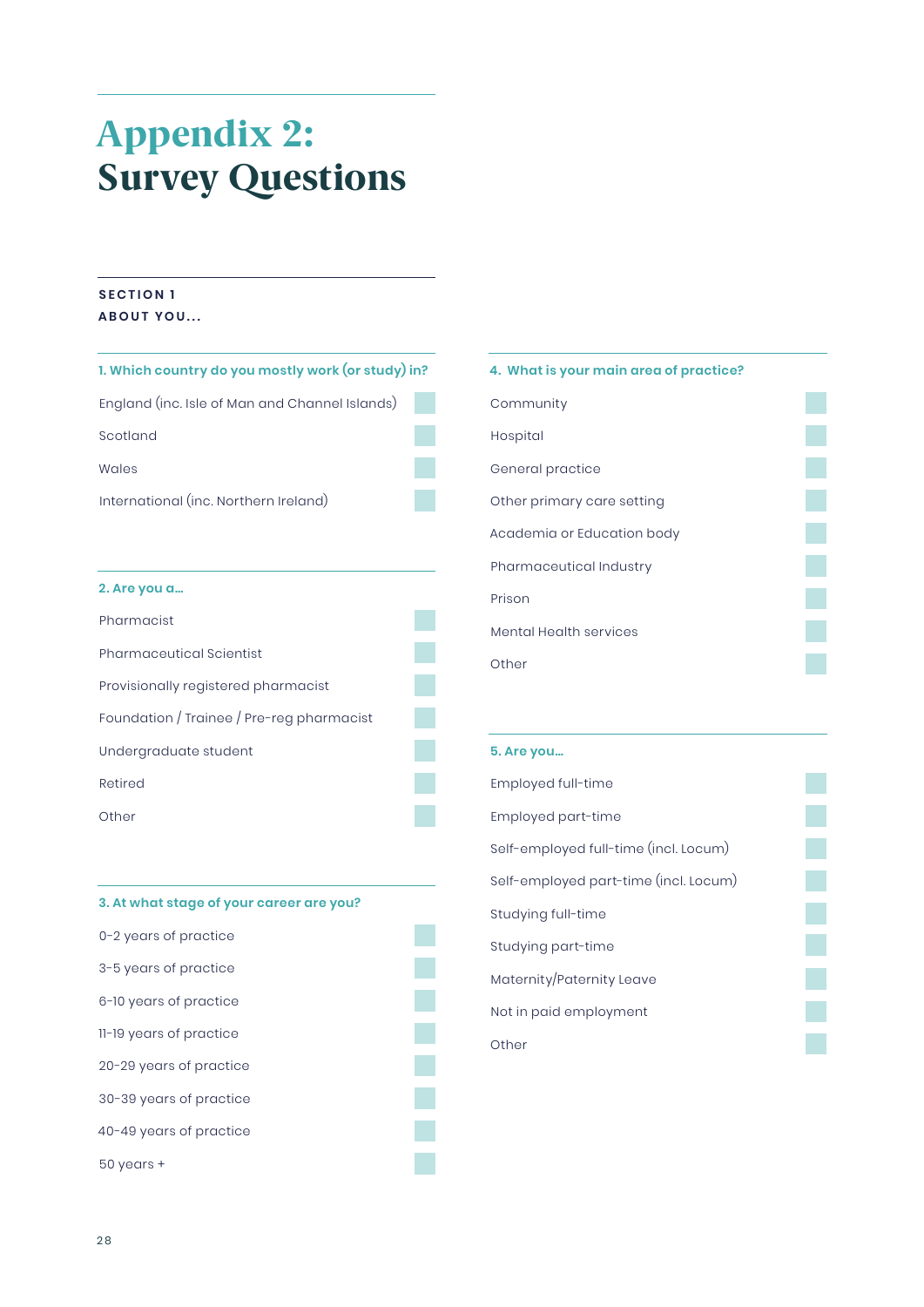#### **SECTION 2 YOUR MENTAL HEALTH AND WELLBEING**

#### **6. In the last year, how would you rate your overall mental health and wellbeing?**

| Very good |  |
|-----------|--|
| Good      |  |
| Average   |  |
| Poor      |  |
|           |  |

Very Poor

#### **7. In the last year, has your work had a positive or negative impact on your mental health and wellbeing?ic?**



**8. Please explain your answer to the question above.**



#### **9. Does your mental health affect your ability to carry out your work effectively/accurately?**

| Always              |  |
|---------------------|--|
| Often               |  |
| Sometimes           |  |
| Rarely              |  |
| Never               |  |
| Don't know/Not sure |  |
| Prefer not to say   |  |

#### **10. On a day-to-day basis, which of the following statements about work enjoyment best describes you?**

| I really enjoy my work          |  |
|---------------------------------|--|
| I enjoy my work                 |  |
| I enjoy some aspects of my work |  |
| I don't enjoy my work           |  |
| I really don't enjoy my work    |  |
| Don't know/Not sure             |  |
| Prefer not to say               |  |

#### **11. In the last year, have you had to take time off work (or study) due to the impact of your work on your mental health and wellbeing?**

Yes – a day or more in total Yes – a week or more in total Yes – a month or more in total I have wanted to but have not felt able to No Don't know/not sure Prefer not to say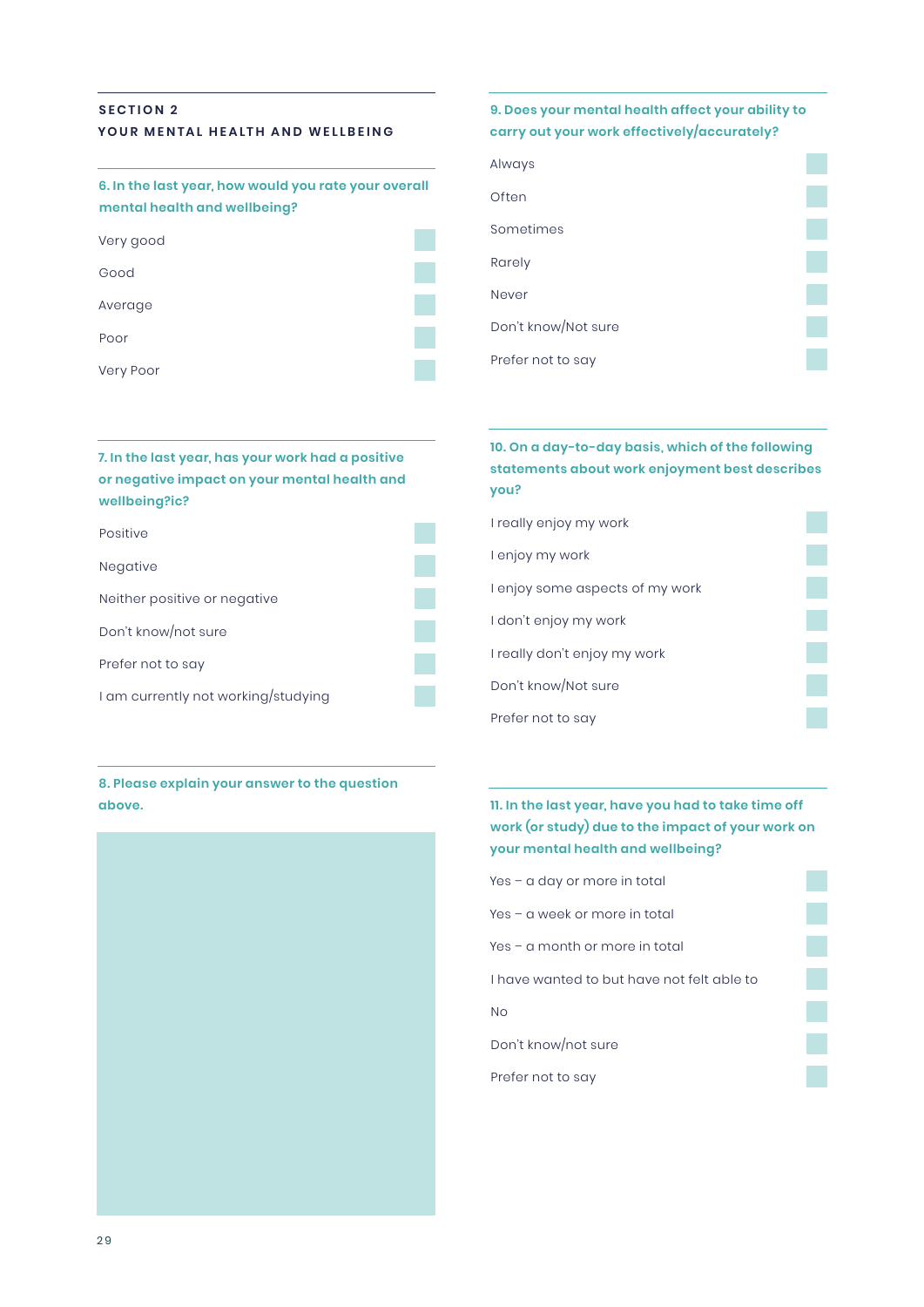**12. In the last year, at any point, has the impact of your work on your mental health and wellbeing caused you to consider leaving your job or the pharmacy profession?**

Yes, I have considered leaving my job

Yes, I have considered leaving the pharmacy profession (incl. pharmacy studies)

No, I have not considered this

Don't know/Not sure

Prefer not to say

**13. In the last year, have you been concerned about addiction or addictive behaviours (i.e. increased alcohol consumption, drug use or abuse, an unhealthy relationship with food, gambling or any other addictive behaviour)?**

Yes, and I have sought support

Yes, but I have not sought support

No

Don't know / not sure

Prefer not to say

#### **SECTION 3 BURNOUT AT WORK**

**14. Please indicate the extent to which you agree or disagree with each of the following statements (scale: strong agree, agree, disagree, strongly disagree). These statements explore the concept of burnout and are based on the Oldenburg Burnout Inventory developed by Dr Evangelia Demerouti.**

I always find new and interesting aspects in my work

There are days when I feel tired before I arrive at work

It happens more and more often that I talk about my work in a negative way

After work I tend to need more time than in the past in order to relax and feel better

I can tolerate the pressure of my work very well

Lately I tend to think less at work and do my job almost mechanically

I find my work to be a positive challenge

During my work I often feel emotionally drained

Over time I can become disconnected from my type of work

After working I have enough energy for my leisure activities

Sometimes I feel sickened by my work tasks

After my work I usually feel worn out and weary

This is the only type of work that I can imagine myself doing

Usually I can manage the amount of my work well

I feel more and more engaged with my work

When I work I usually feel energised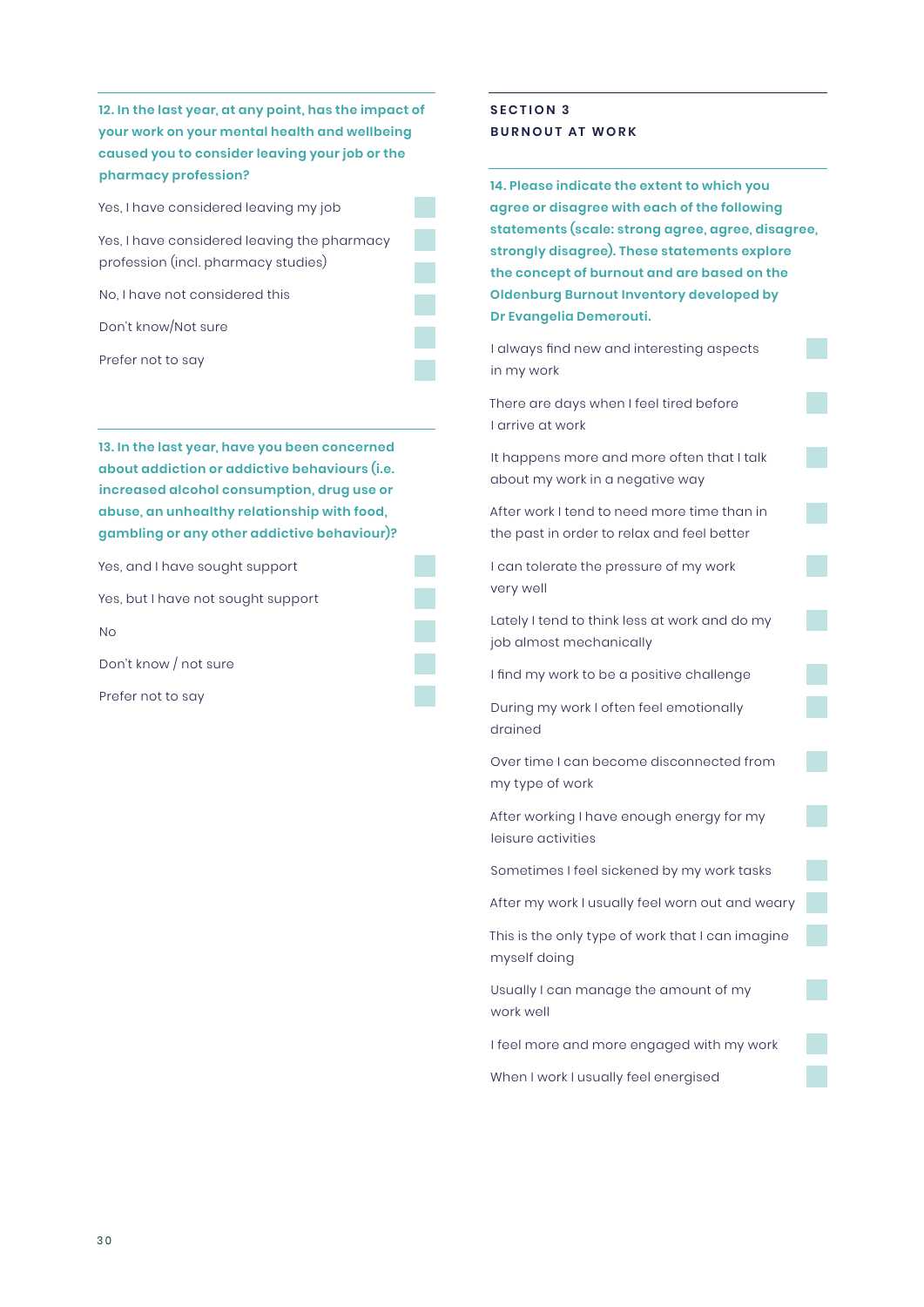**15. Which of the following (if any, would you say have had a negative impact on your mental health and wellbeing in the last year? [please select all that apply]**

Long working hours and lack of work-life balance

- Lack of rest breaks
- Lack of protected learning time

Lack of colleague or senior support on the job

Inadequate staffing

Feeling isolated (home or solo working)

Discrimination / Bullying at work

GPhC Inspections/CQC Inspections/Care Inspectorate Inspection

GPhC Registration Assessment

Other studies/assessments e.g. IP, other postgraduate study

Concerns about COVID-19 transmission

Concerns about PPE

Other

#### **16. Does your place of work offer regular rest breaks during working hours?**

Yes, I am offered and usually do take a break

Yes, I am offered but am frequently unable to take a break

No, I am not offered breaks

Don't know/Not sure

Prefer not to say

### **17. Does your place of work offer appropriate time for you to address your professional development and learning needs?** Yes, I'm given sufficient protected learning time

Yes, but I'm only given mandatory organisational training time No, I'm not given sufficient protected learning time Don't know/ Not sure

Prefer not to say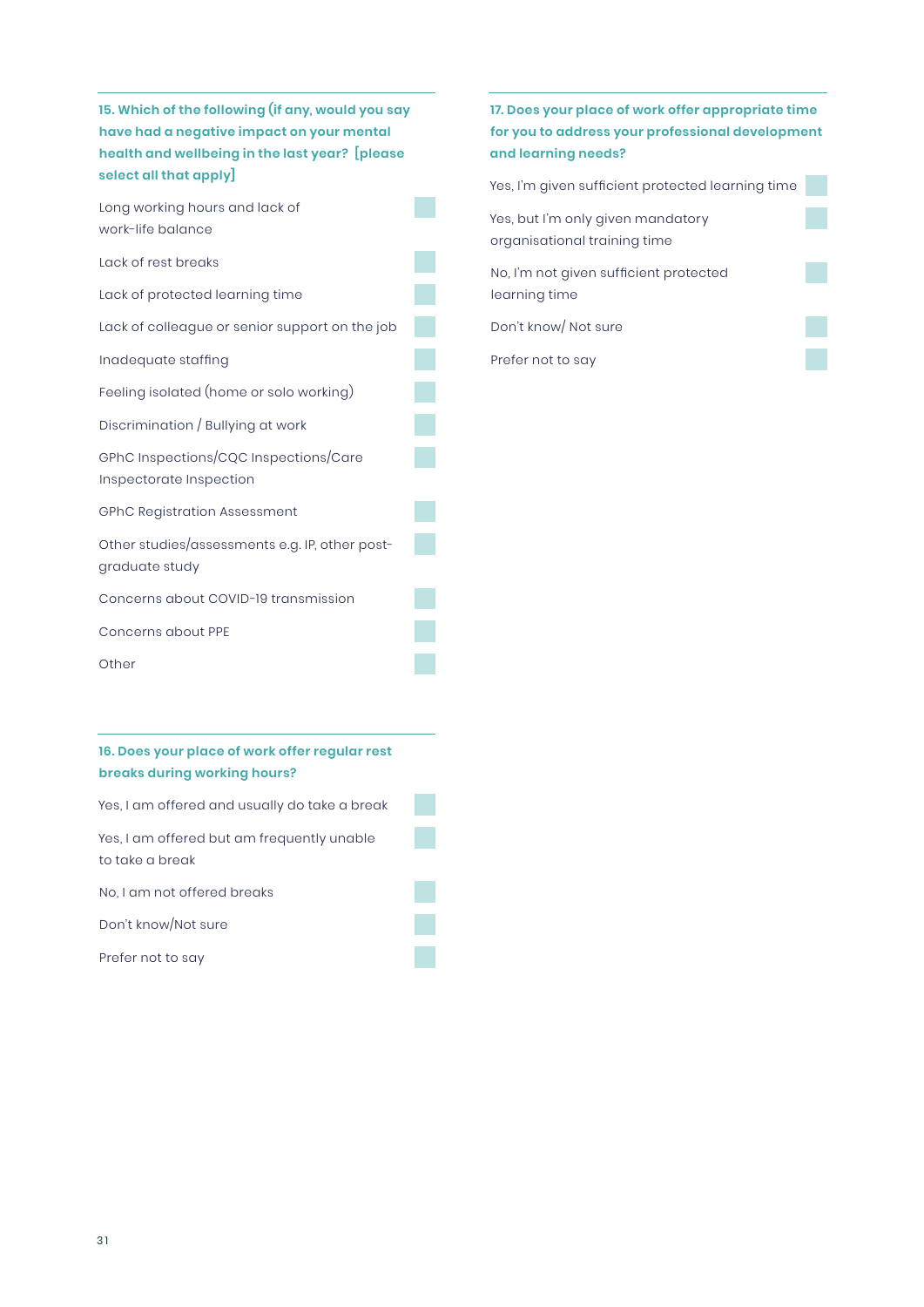#### **SECTION 4 ACCESS TO MENTAL HEALTH AND WELLBEING SUPPORT AT WORK**

**18. Are you aware of any occupational health and wellbeing support services provided by your employer or the NHS that you could access should you require support for your mental health and wellbeing?**

Yes, I am aware of and have accessed these services

Yes, I am aware of, but have not needed to access these services

Yes, I am aware of but have not accessed these services due to specific barriers

No, I am not aware of these services

#### **19. [if answered a. to Q17] Which services have you used?**

#### **20. If answered c to Q17, what are the barriers to you using services? (please tick all that apply)**

| Services not available at suitable times                                |  |
|-------------------------------------------------------------------------|--|
| Lack of time to access services                                         |  |
| Concerns about confidentiality                                          |  |
| Concerns about potential impact on my career                            |  |
| Lack of services which are culturally aware /<br>sensitive for my needs |  |
| I felt that I should be able to manage without<br>seeking help          |  |
| Other (specify)                                                         |  |
|                                                                         |  |

#### **21. What would help to overcome these barriers?**



**22. Would you feel comfortable seeking support for your mental health and wellbeing from your employer, place of work?**

Yes

No

Don't know/not sure

**23. Please explain your answer to the question above e.g. what makes you feel comfortable / uncomfortable when seeking or accessing support?**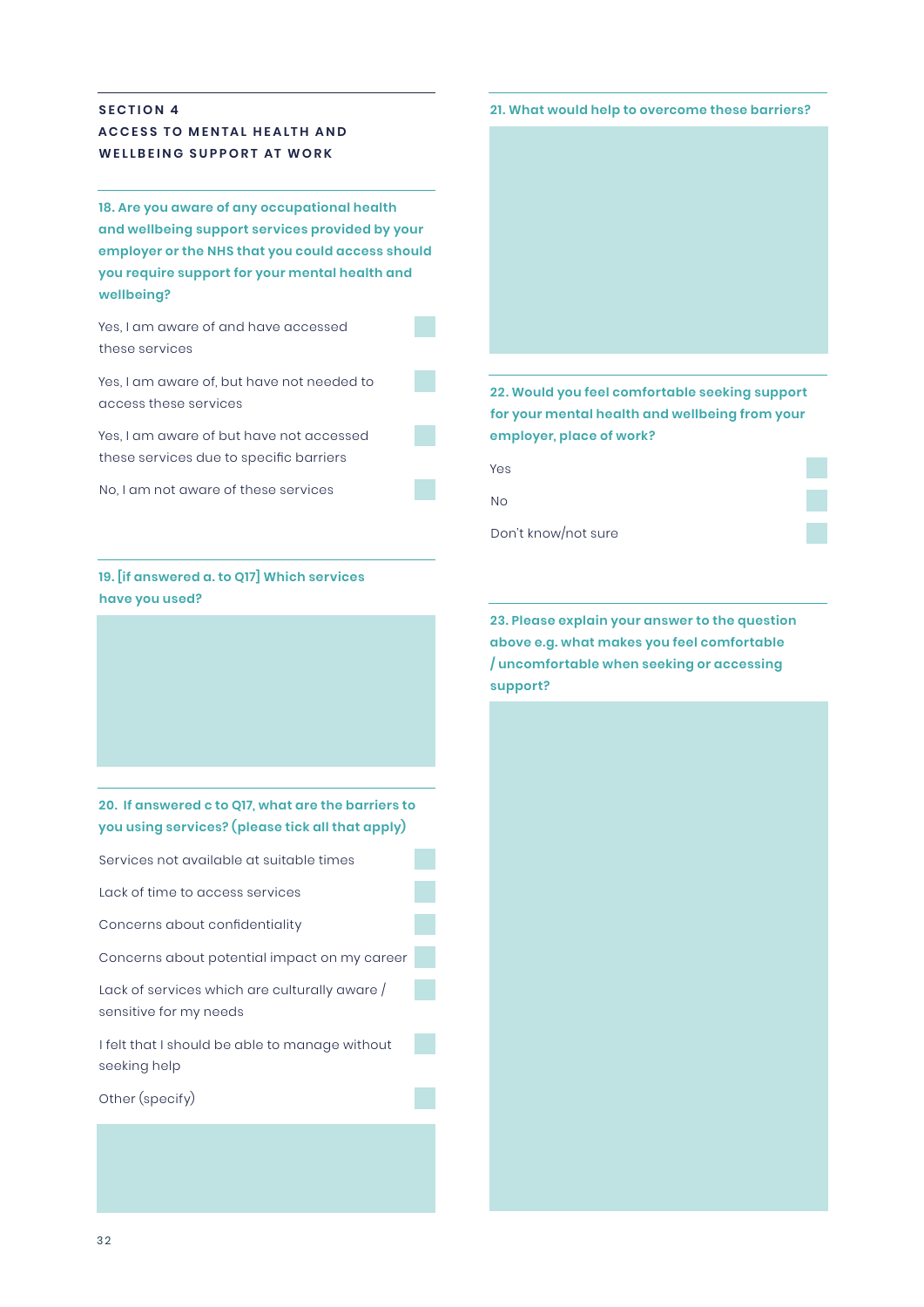#### **SECTION 5 A C C E S S T O O T H E R M E N TA L H E A LT H A N D WELLBEING SUPPORT**

**24. If you access, or have accessed, support for your mental health and wellbeing outside of work, could you please share details of the services (including apps) that you use?** 



#### **25. Have you heard of the independent charity Pharmacist Support?**

Yes, and I feel I know a lot about them

Yes, I've heard the name but I only know a little about them

Yes, but I've only heard the name

No

#### **26. Which of the following services offered by Pharmacist Support are you aware of? [please select all that apply]**

| Information and enquiries          |  |
|------------------------------------|--|
| Peer support via Listening Friends |  |
| Financial assistance               |  |
| Counselling service                |  |
| Addiction support                  |  |
| Specialist advice                  |  |
| <b>Wardley Wellbeing Services</b>  |  |
| ACTNow wellbeing campaign          |  |
| National student bursary scheme    |  |
| None of the above                  |  |
|                                    |  |

#### **27. Are you aware of the RPS Wellbeing hub – a webpage with dedicated resources and signposting to support your wellbeing?**

Yes, I am aware of and have used the wellbeing hub

Yes, I am aware of but have not used the wellbeing hub

No, I am not aware of the wellbeing hub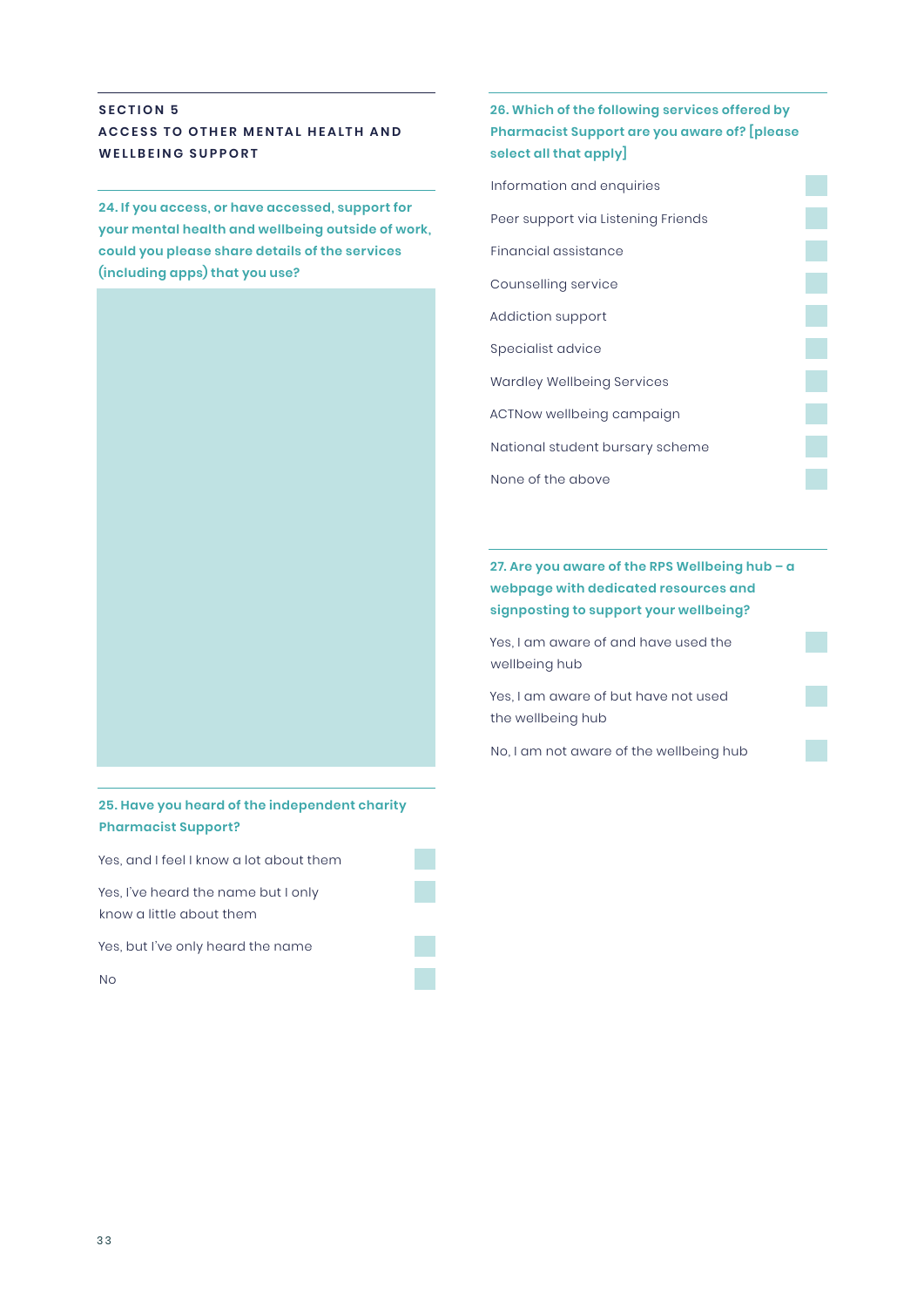#### **SECTION 6 INCLUSION AND DIVERSITY**

| 28. Which of the following best describes you |  |
|-----------------------------------------------|--|
| Female (including trans woman)                |  |
| Male (including trans man)                    |  |
| Non-Binary                                    |  |
| Prefer to self-describe                       |  |
| Prefer not to say                             |  |

**29. If you answered 'prefer to self-describe'**

#### **32. What is your sexual orientation?**

| Asexual                 |  |
|-------------------------|--|
| Bisexual                |  |
| Gay Man                 |  |
| Gay Woman / Lesbian     |  |
| Heterosexual            |  |
| Prefer to self-describe |  |
| Prefer not to say       |  |

#### **33. If you answered 'prefer to self-describe' please do so below**

**30. Is your gender the same as you were assigned at birth?**

Yes No Prefer not to say

**please do so below**

#### **31. What is your age?**



#### **34. What is your legal marital or registered civil partnership status?**

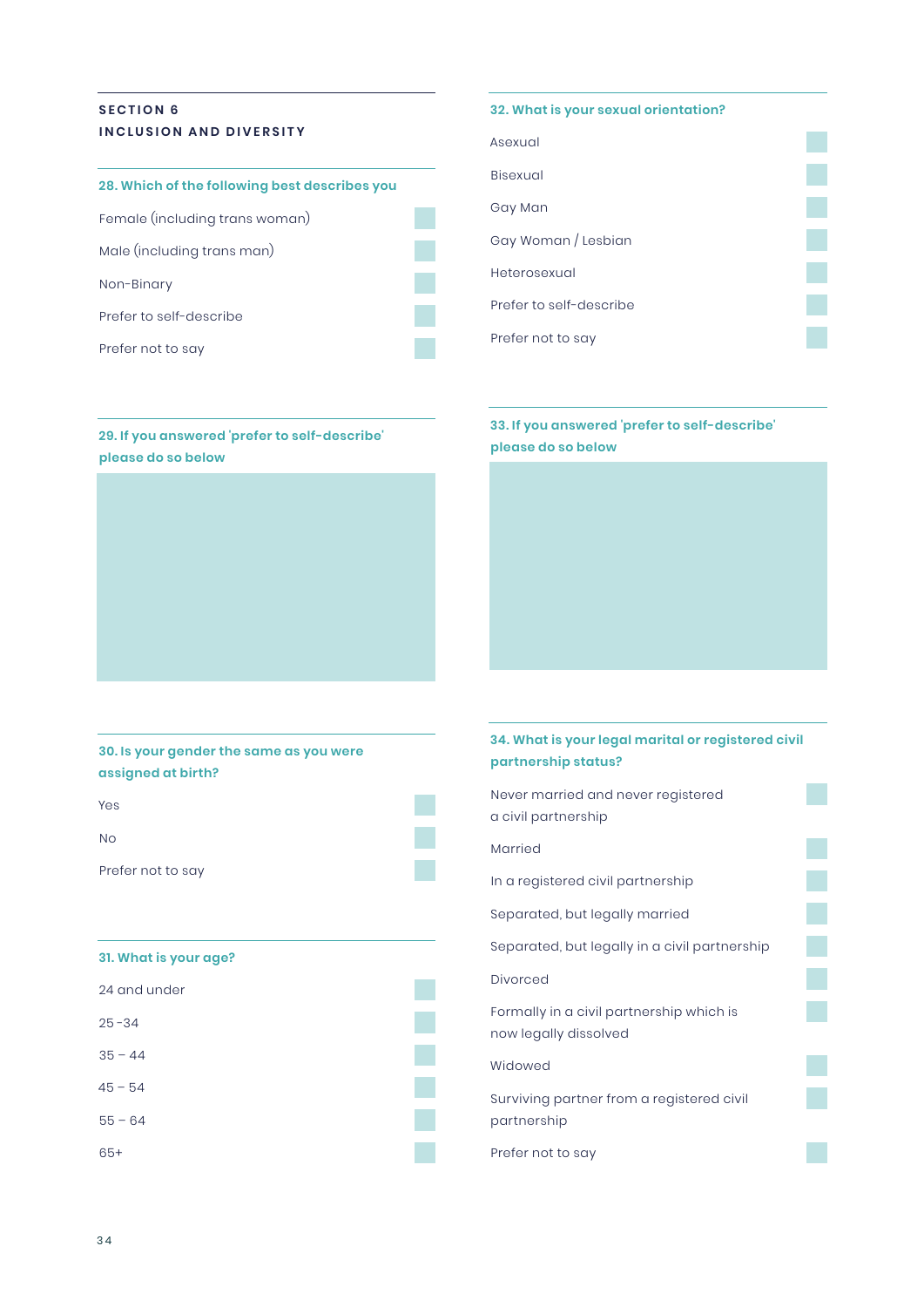**35. Do you consider yourself to have a disability?**

**The Disability Discrimination Act 1995 states that a 'person has a disability for the purpose of this Act if he/she has a physical or mental impairment which has a substantial and long term adverse effect on his/her ability to carry out normal day to day activities'.**

**Please note: you do not need to be registered as disabled to answer Yes to this question**

| Yes               |  |
|-------------------|--|
| No.               |  |
| Prefer not to say |  |

**36. What is your ethnic origin?**

#### **38.Asian or British Asian**

| Bangladeshi |  |
|-------------|--|
| Chinese     |  |
| Indian      |  |
| Pakistani   |  |
| Other       |  |

| <b>39. Black or Black British</b> |  |
|-----------------------------------|--|
| African                           |  |
| Caribbean                         |  |
| Other                             |  |

### Asian or British Asian (Q36) Black or Black British (Q37) Mixed or Multiple Ethnic Group (Q38) Another Ethnic Group (Q39) White (Q40) Prefer to self-describe Prefer not to say

#### **37. If you answered prefer to self-describe, please do so below**



| <b>40. Mixed or Multiple Ethnic Group</b> |  |
|-------------------------------------------|--|
| White and Black African                   |  |
| White and Black Caribbean                 |  |
| White and Asian                           |  |
| Other                                     |  |
|                                           |  |

#### **41. Other Ethnic Group**

| Arab  |  |
|-------|--|
| Other |  |

| 42. White                  |  |
|----------------------------|--|
| English / Welsh / Scottish |  |
| Northern Irish / British   |  |
| Irish                      |  |
| Gypsy or Irish Traveller   |  |
| European                   |  |
| Other                      |  |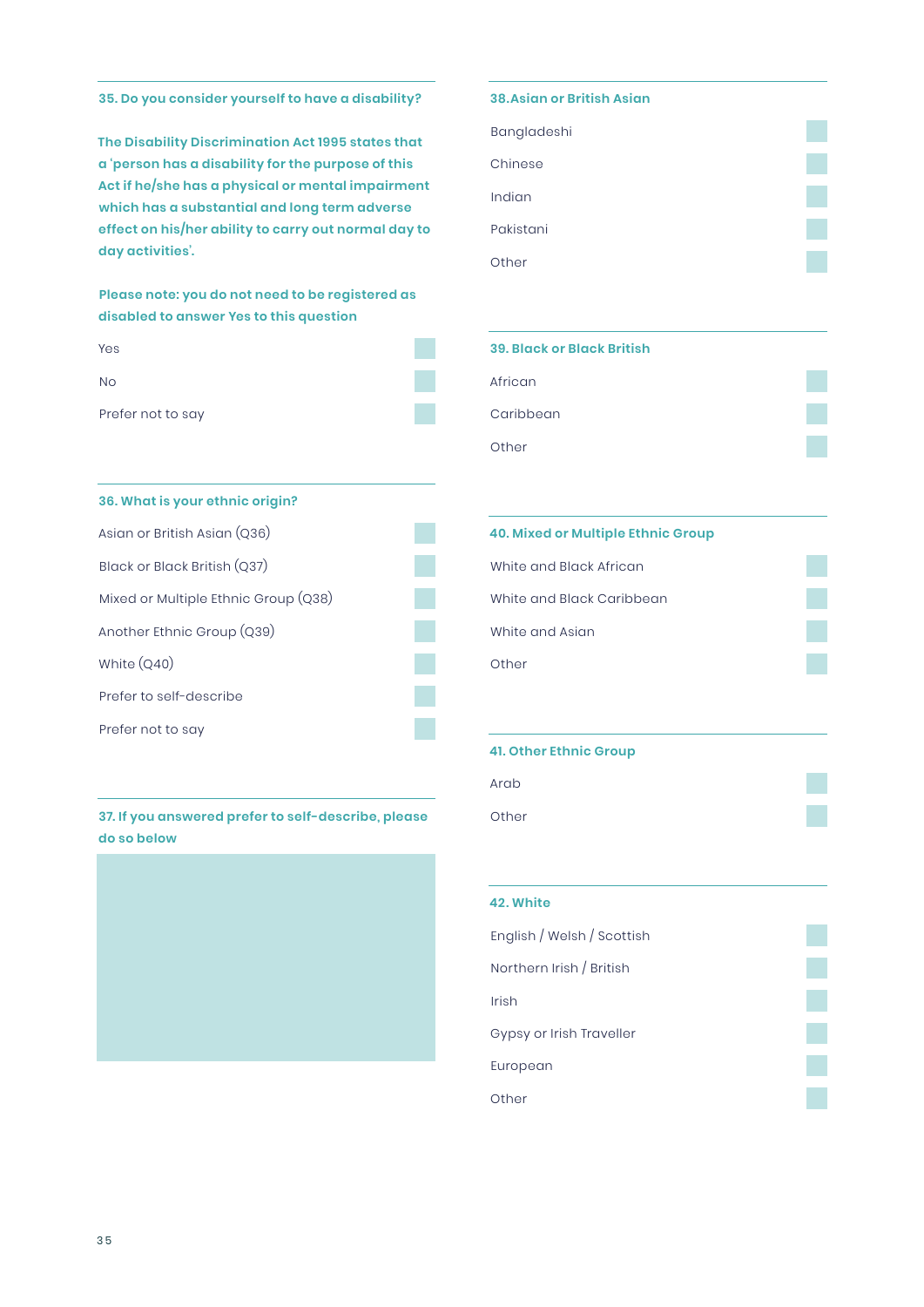#### **43. What is your religion or belief?**



#### **SECTION 7 FINAL COMMENTS AND SUBMISSION**

**44. Real life stories and quotes are an extremely powerful method of communicating survey findings. Would you be happy for us to use your responses as quotes in the survey analysis and resulting publication? Note that participation in this survey is completely anonymous and any identifiable quotes will not be used**

Yes

No

#### **45. Are there any other comments you would like to share?**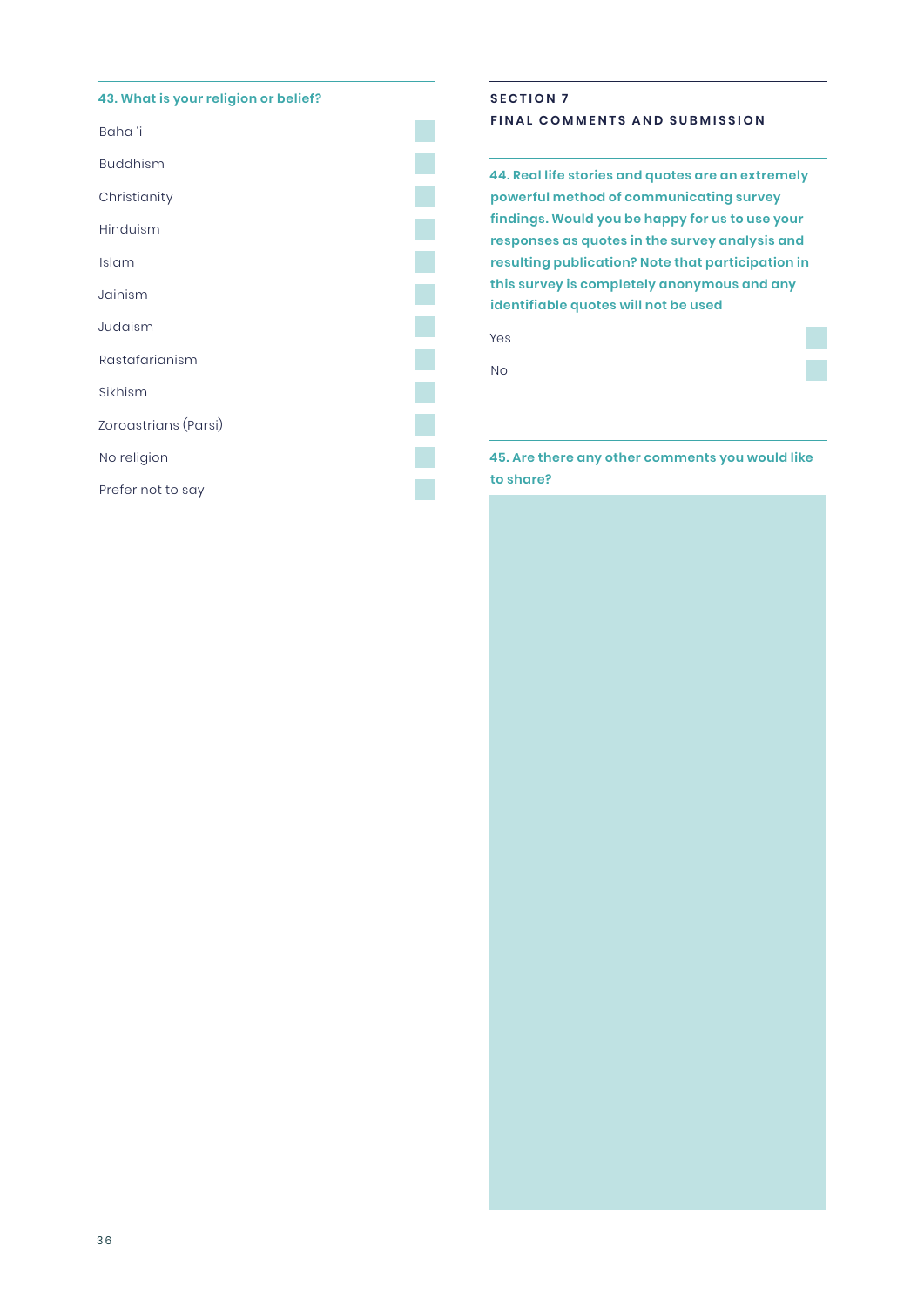### Acknowledgements

This report was authored by the RPS Clinical Fellow, Science and Research team, and the Policy and Public Affairs team. We would like to acknowledge the invaluable contributions of those who generously gave their time and expertise to inform this work. We would like to thank in particular:

- Pharmacist Support
- The RPS National Pharmacy Boards
- The RPS Head of Professional Belonging
- The RPS Digital Marketing and Communications team
- The RPS Country Teams
- Planning Unit

For any follow up queries or questions relating to the content of this report please contact research@rpharms.com